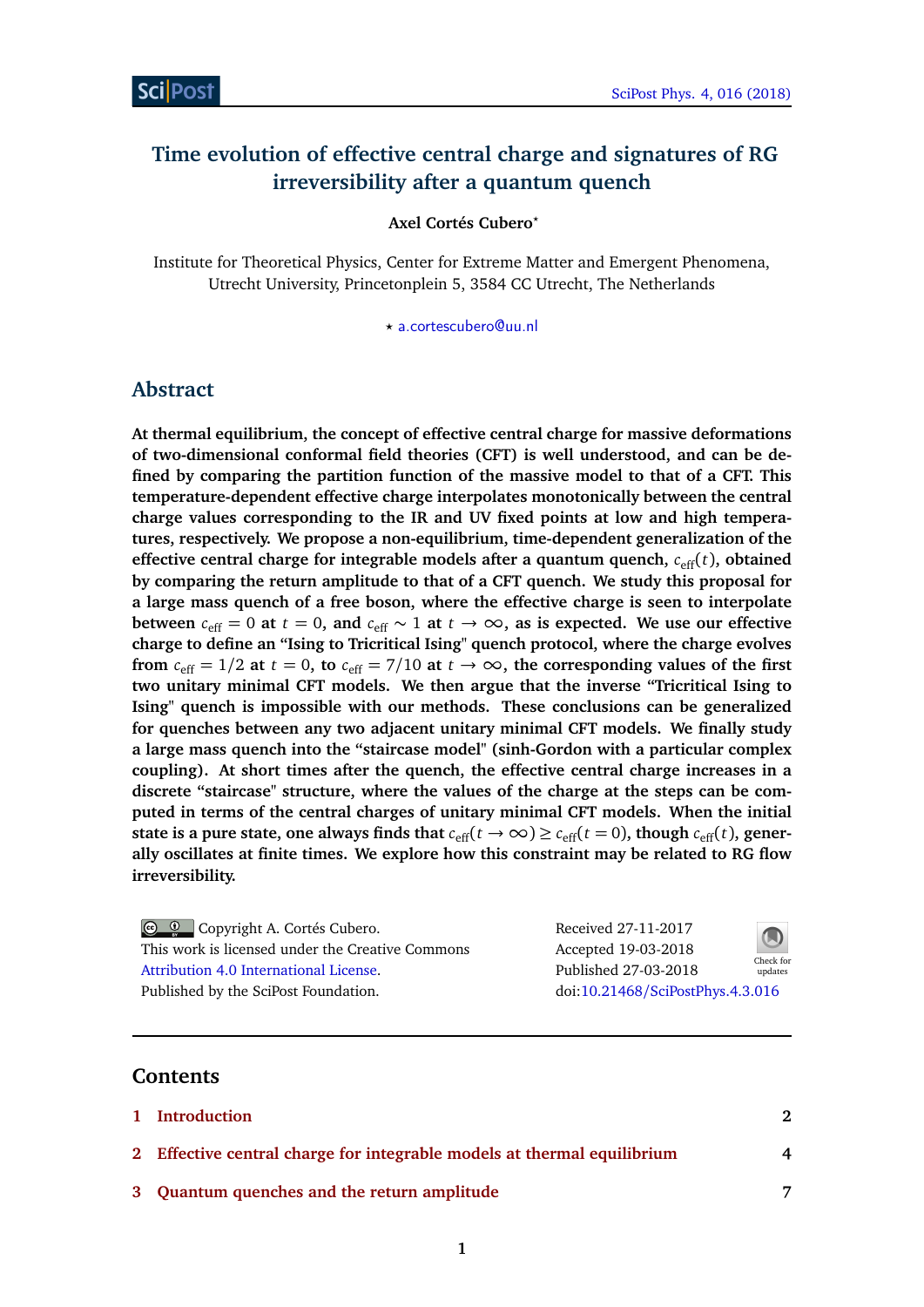#### Sci Post

|    | 4 Return amplitude and central charge in CFT quenches                                                                                                                          | 8              |  |
|----|--------------------------------------------------------------------------------------------------------------------------------------------------------------------------------|----------------|--|
| 5. | Return amplitude in IFT quenches                                                                                                                                               | 11             |  |
| 6  | Mass quench of a free boson                                                                                                                                                    | 12             |  |
| 7. | Effective quench from Ising to tricritical Ising CFT<br>7.1 Massless flow from Tricritical Ising to Ising model at thermal equilibrium<br>7.2 Massless flow out of equilibrium | 15<br>16<br>18 |  |
| 8  | Quench into the staircase model<br>The staircase model at thermal equilibrium<br>8.1<br>8.2 The staircase model out of equilibrium                                             | 19<br>20<br>21 |  |
| 9  | <b>Conclusions</b>                                                                                                                                                             | 24             |  |
|    | <b>References</b>                                                                                                                                                              |                |  |

### <span id="page-1-0"></span>**1 Introduction**

Renormalization group (RG) transformations in quantum field theory are irreversible, as information about high-energy degrees of freedom is lost. This statement was formalized in  $(1+1)$  $(1+1)$  $(1+1)$ -dimensional field theories by A. B. Zamolodchikov [1], by showing that there always exists some function,  $c({g},\mu)$ , which decreases monotonically under RG flow (as the energy scale,  $\mu$ , is reduced), where  $\{g\}$  are the coupling constants of the model. This function becomes stationary in a conformal field theory (CFT), where it can be shown to reduce to the corresponding central charge. For non-conformal theories, the function  $c({g}, \mu)$  can therefore be thought of as an effective central charge.

Such a *c*-function can be defined and is analytically tractable in the context of the thermodynamics of massive integrable deformations of CFT's [[2](#page-26-1)], where it can be computed exactly through the tools of the thermodynamic Bethe ansatz (TBA) [[3](#page-26-2)]. The TBA provides a formalism to compute exactly the partition function of an integrable field theory at a finite temperature, in the thermodynamic limit. The temperature-dependent effective central charge can be defined by comparing this exact partition function with the analogous partition function of a CFT at the same temperature, as will be reviewed in the following section. It is then easy to see that this function monotonically decreases as the temperature (energy scale) is reduced. Furthermore, this function smoothly interpolates between the values of the central charge of the CFT's describing the UV and IR dynamics, at high and low temperatures, respectively.

Our main objective is to define a non-equilibrium generalization of the effective central charge, which can be time-dependent. If such a function can be defined, we are interested in finding if there are any constraints on it which may be connected to the irreversibility of RG flow, which would be analogous to the constraints on the thermal *c*-function.

One particular non-equilibrium protocol that has been extensively studied in recent years is the so-called quantum quench. A quantum quench consists on initially preparing a system in an eigenstate of some Hamiltonian,  $\mathcal{H}_0$ , (typically the ground state), and then suddenly changing some parameter in the Hamiltonian, time-evolving the system unitarily with a new Hamiltonian,  $\mathcal{H}$ , with respect to which the system is no longer in an eigenstate. Such scenarios have been realized experimentally in cold atomic systems [[4](#page-26-3)].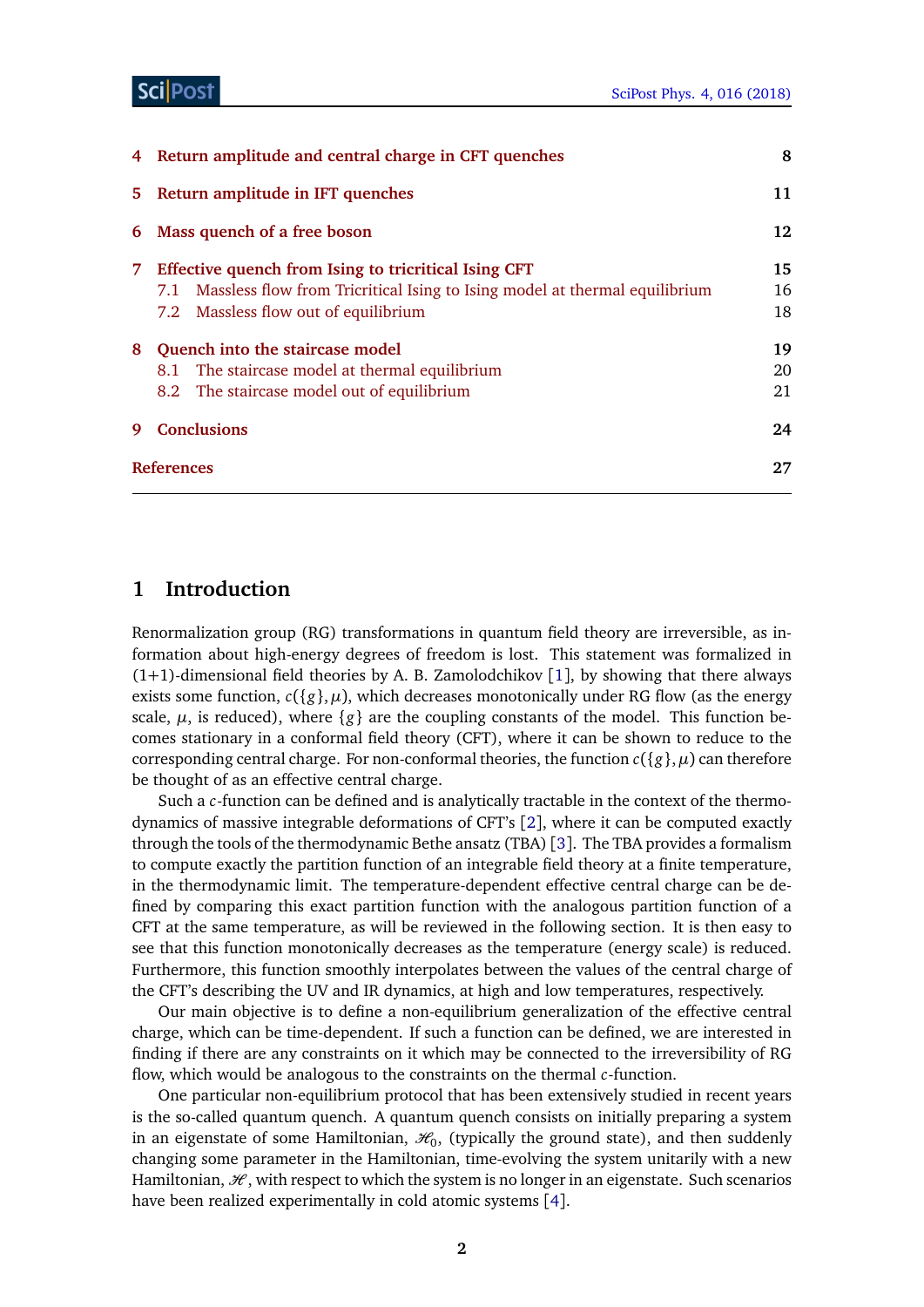Quantum quenches generally introduce an extensive amount of energy into the system. If there is some type of equilibration at late times, this final state will therefore be described by some effective finite temperature (or a set of "effective temperatures"), whereas the initial state as we have described is a single pure eigenstate, which can be described as a zero-temperature state. The final state is in fact described by a generalized Gibbs ensemble (GGE) [[5](#page-26-4)], which takes into account nontrivial conserved quantities besides the total energy, as we will mention in more detail in a later section. For integrable field theories, the GGE description amounts to performing thermal-like averages of observables, but with a different effective temperature for each momentum mode. For certain scenarios we will consider, in the limit of very large quenches (which introduce a very large amount of energy), it can be seen that the field theories thermalize, *i.e.* the effective temperature becomes a constant value for all momenta.

A sensible definition of effective central charge after a quantum quench should then interpolate between the central charge value which describes the zero-temperature dynamics of the initial state, and the finite temperature $(s)$  effective central charge of the post-quench theory, as it evolves from  $t = 0$ , to  $t \to \infty$ . In particular, for large quantum quenches which lead to a thermal state at late times, one expects the effective central charge at late times to reproduce the known thermal value. Naturally, it is interesting to ask how exactly would such an effective charge evolve at finite times, as it interpolates between the two values. In particular, is the interpolation monotonically increasing, or does this non-equilibrium *c*-function oscillate?

In this paper, we propose a definition for effective central charge after a quantum quench, based on the so-called return amplitude, defined by the overlap between the state of the system at  $t = 0$  and the time-evolved state.

The return amplitude can be computed exactly for quenches into a CFT (starting from the ground state of a massive theory), and can be expressed in terms of the effective temperature of the final state, and the corresponding central charge. This type of massive theory-to-CFT quenches can be thought of as a very large quench limit, and are thus known to thermalize at late times; only the overall effective temperature is included in the resulting GGE at late times. The time-dependent effective central charge in a non-conformal field theory is then defined by comparing the return-amplitude with that of a CFT quench, as we show in detail in Section [4.](#page-7-0) This definition is analogous to how the effective central charge at thermal equilibrium is defined, by comparing the partition function of the model to that of a CFT.

The return amplitude can be computed analytically in a class of quantum quenches of integrable field theories, where the initial state corresponds to integrable boundary conditions, as we discuss in Section [5.](#page-10-0) From such exact solutions, we can verify that our proposal for effective central charge seems to satisfy the expected properties, of interpolating between the central charges describing the initial and final states, particularly for large quenches, where the final central charge is the known thermal value. For smaller quantum quenches, where the late-time dynamics is not thermal, but described by a GGE, our proposal provides a possible definition of the concept of effective central charge corresponding to a GGE steady state.

As a simple example, we first consider the case of a mass quench of a free massive boson (where at  $t = 0$ , the boson mass is suddenly changed form  $m_0$ , to  $m$ . For large mass difference,  $m_0 \gg m$ , the quench introduces a large amount of energy, so at late times, we expect the system to be described by the UV central charge value  $c = 1$ , while the initial state is described by the IR value of  $c = 0$ . We find that our proposal for time-dependent effective central charge, indeed interpolates between these two values. Furthermore, we find that this function generally oscillates at finite times.

With our definition of effective central charge, we are able to define the notion of an "Ising to tricritical Ising" quantum quench, where at  $t = 0$ , the system is described by Ising field theory dynamics, corresponding to  $c = 1/2$ , and at late times,  $t \to \infty$ , the system is described by the tricritical Ising model with  $c = 7/10$ . As we show in Section [7,](#page-14-0) such a quench is obtained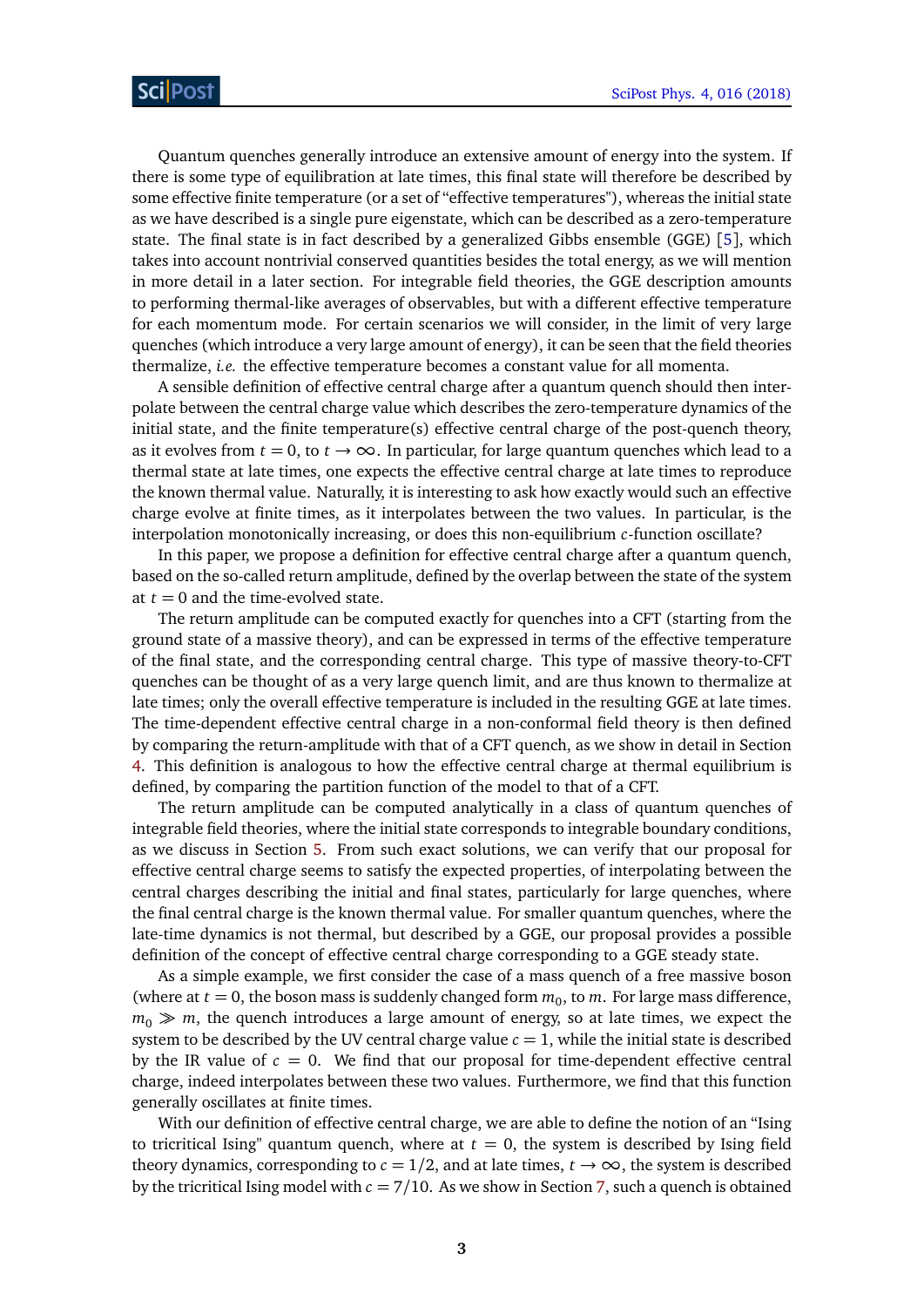by considering a specific deformation of the tricritical Ising CFT, which describes the massless RG flow between the two CFT's [[6](#page-26-5)]. The Ising to tricritical Ising quench protocol consists on suddenly changing the coupling constant for this deformation. Interestingly, we find that this quench protocol can only be performed in one direction, *i.e.*, the reverse, "tricritical Ising to Ising" quench is impossible. This is simply because the tricritical Ising point describes the UV dynamics, and a quantum quench cannot remove enough energy from the system, for the final state to be described by the IR, Ising dynamics.

Similar quench protocols can be defined, which interpolate between any two adjacent unitary minimal CFT models at  $t = 0$  and  $t \to \infty$ . It is interesting to notice the fact that these quenches can only be performed in one direction, going from a lower to a higher central charge. We propose that this strict direction in which quenches can be performed, is in some way connected to the irreversibility of RG flow, since this arises from the known properties of the equilibrium *c*-function, known to be related to RG flow.

We finally study quantum quenches into the so-called "staircase model" in Section [8.](#page-18-0) This model is defined as a specific analytic continuation of the sinh-Gordon model. At high temperatures, the effective central charge has been shown to reach a series of plateaus, which resemble a staircase [[7](#page-26-6)], and the values of the central charge at these plateaus correspond to the central charges of all the unitary minimal CFT models. We find that the non-equilibrium effective central charge also evolves at very short times with a "staircase" structure, where it increases in discrete steps, whose values are determined in terms of the central charges of minimal models.

We will observe that in all our examples, the effective central charge at late times has always to be larger or equal than the effective central charge at  $t = 0$ , when the initial state is a pure state. We propose that this seems to be a consequence of the irreversibility of the RG flow in the non-equilibrium time evolution. This proposal is natural given that after a quantum quench starting from a pure state, one will end up probing higher energy scales than those probed for *t <* 0. Nevertheless, the effective central charge generally oscillates at *finite* times, so the increase is not monotonic, this makes it difficult to find a direct RG flow interpretation for the meaning of the effective charge at finite times.

# <span id="page-3-0"></span>**2 Effective central charge for integrable models at thermal equilibrium**

We consider the thermodynamics of a CFT with central charge *c*. This is done by placing the theory on a Euclidean toroidal geometry, with periodic boundary in both directions, and denoting the lengths of the two dimensions as *L* and *R*. Eventually, in the thermodynamic limit, we will take  $L \rightarrow \infty$ , keeping *R* finite, which yields a cylindrical geometry, as pictured in Figure 1.a.

There are two ways of quantizing the theory on a cylinder, which correspond to considering the compact dimension of length *R* to be either the temporal or the spatial dimension. These are called *R*-channel and *L*-channel quantization, respectively. In the *R*-channel quantization, the length *R* can be interpreted as the inverse temperature,  $R = 1/T$ . Therefore the cylindrical geometry yields the thermodynamics of the CFT. In the *L*-channel quantization, one considers instead the zero-temperature dynamics of the theory in a finite volume, *R*. By modular invariance of the CFT, both quantization procedures should yield equivalent results.

The partition function of the CFT in the *L*- and *R*-channels can be written as

<span id="page-3-1"></span>
$$
Z(R,L) = \mathrm{Tr} \, e^{-L\mathcal{H}_R}, \tag{1}
$$

$$
Z(R,L) = \text{Tr} \, e^{-R\mathcal{H}_L}, \tag{2}
$$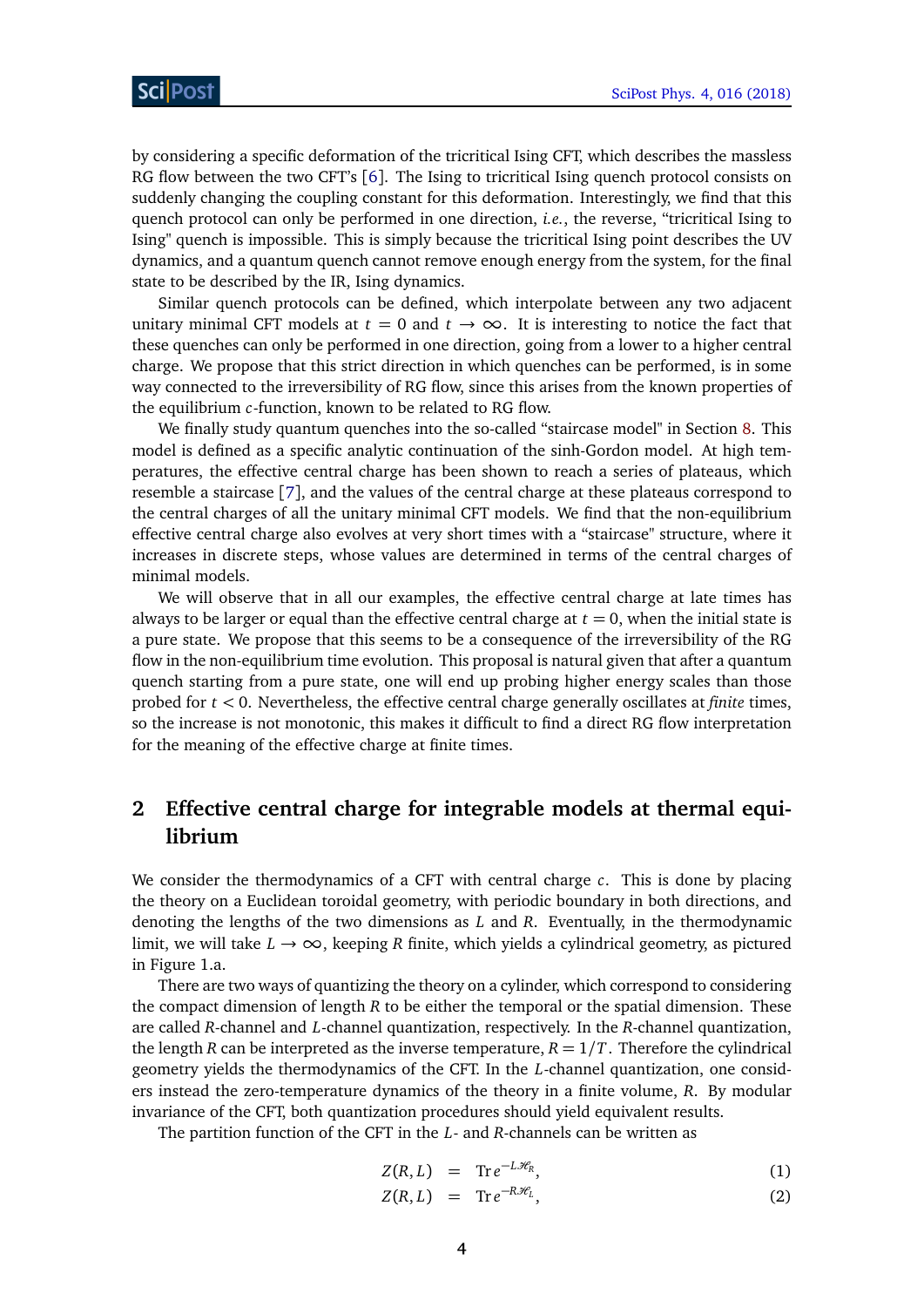

Figure 1: a) The thermal partition function corresponds to cylindrical geometry, with the circumference given by the inverse temperatue  $R = 1/T$ , and the system size, L, goes to infinity in the thermodynamic limit. b) The return amplitude for a quantum quench at imaginary times corresponds to computing the partition function on the strip geometry, with  $\tau = i\tau$ , where the boundaries are given by the initial state.

respectively, where  $\mathcal{H}_{R,L}$  are the Hamiltonians of the system quantized along the *R*, *L* axis, and the trace is defined as a sum over the eigenstates of the corresponding Hamiltonian.

In the *L*-channel [\(1\)](#page-3-1), taking the limit  $L \rightarrow \infty$ , implies that one only needs to consider the contribution from the ground state energy,  $E_0(R)$  of the finite-volume Hamiltonian  $\mathcal{H}_R$ , therefore

$$
Z(R, L) \approx e^{-LE_0(R)}.\tag{3}
$$

The limit  $L \rightarrow \infty$  in the *R*-channel [\(2\)](#page-3-1) amounts to considering the thermodynamic limit of the theory at finite temperature  $T = 1/R$ . This means the partition function can be expressed as

$$
Z(R, L) \approx e^{-LRf(R)},\tag{4}
$$

where  $f(R)$  is the free energy per unit length. By comparing the two expressions for the partition function, we have  $E_0(R) = Rf(R)$ .

A CFT has no dimensionful parameters, so by dimensional analysis, the ground state energy needs to be of the form  $E_0(R) = \mathrm{const}/R$ . The exact expression for the ground state energy is well known [[8](#page-27-0)], and we only cite the result here:

<span id="page-4-1"></span>
$$
E_0(R) = \frac{2\pi}{R} \left( \Delta_{min} + \bar{\Delta}_{min} - \frac{c}{12} \right) \equiv -\frac{\pi c_{\text{eff}}}{6R},\tag{5}
$$

where  $\Delta_{min}$ ,  $\bar{\Delta}_{min}$  are the minimum conformal weights of primary operators of the CFT. For a unitary CFT (which for simplicity, is the only kind we will consider in this paper),  $\Delta_{min} = \bar{\Delta}_{min} = 0$ , such that  $c_{\text{eff}} = c$ .

We can now consider the thermodynamics of a non-conformal integrable field theory (IFT) with some intrinsic mass scale *M*. In particular, one can consider a field theory which is an integrable deformation of a CFT, whose action is given by

<span id="page-4-0"></span>
$$
S_{IFT} = S_{CFT} + \lambda \int \Phi(x) d^2x,\tag{6}
$$

where  $\Phi(x)$  is a relevant field of the CFT, and  $\lambda$  is some dimensionful constant, which will be related to the mass scale *M*. At high energies, the dynamics of the model [\(6\)](#page-4-0) are expected to be described effectively by the underlying CFT,  $S_{CFT}$ . Particularly, if one considers the thermal partition function of the integrable theory, at high temperatures one expects the partition function to be described by [\(5\)](#page-4-1) with the appropiate  $c_{UV}$  corresponding to  $S_{CFT}$ .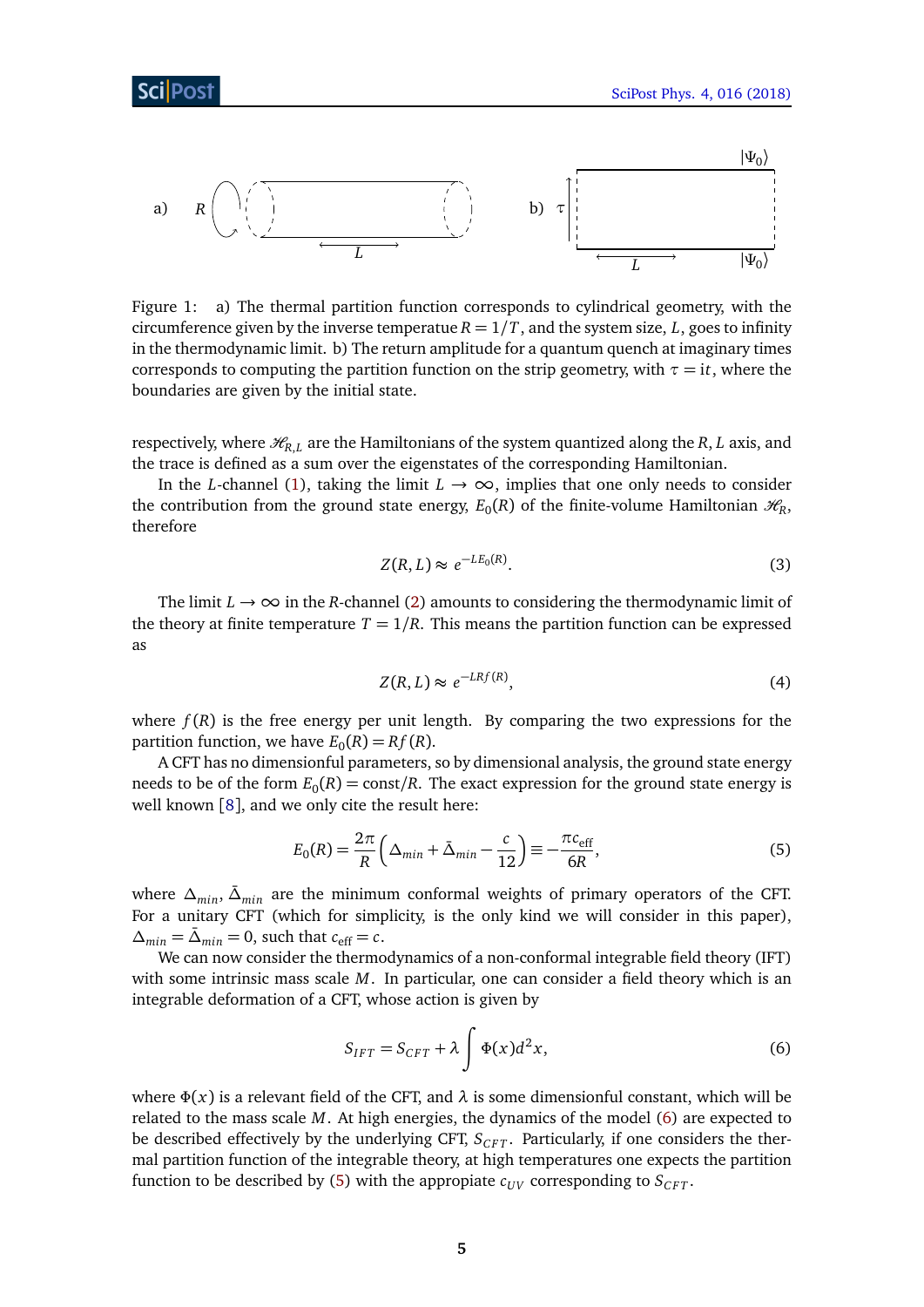One can define a temperature-dependent effective central charge for an IFT at thermal equilibrium, simply by comparing the partition function to that of a CFT at the same temperature. In the IFT, the combination *MR* is dimensionless, which means that the corresponding ground state energy *E*<sup>0</sup> (*R*) can be in general much more complicated function of *R* than the expression [\(5\)](#page-4-1), nevertheless, it is expected to approach (5) for  $R \rightarrow 0$ . An effective thermal central charge can be defined as

$$
c_{\text{thermal}}(R) = \frac{6R}{\pi L} \log Z(R, L). \tag{7}
$$

If the IFT [\(6\)](#page-4-0) can be described at low energies by an infrared fixed point with central charge  $c_{IR}$ , it can be shown that  $c_{\text{thermal}}(R)$  is a function that interpolates between  $c_{IR}$  at  $R \to \infty$  and  $c_{UV}$  at  $R \rightarrow 0$ . We point out that for an integrable theory of massive particles,  $c_{IR} = 0$ .

The function  $c_{\text{thermal}}(R)$  can be computed for an IFT through the thermodynamic Bethe ansatz formalism. The TBA program allows one to compute the partition function of an IFT given as an input the theory's two-particle S-matrix. We will not show the details of the derivation of the partition function, which can be found in [[3](#page-26-2)], but only cite the necessary results. For now we will consider only IFT's with one species of particle, for simplicity.

The energy and momentum of a particle of mass, *m*, in an IFT can be parametrized as

<span id="page-5-0"></span>
$$
E = m \cosh \theta, \qquad p = m \sinh \theta,
$$

respectively, where *θ* is the particle's rapidity. One can define particle creation and annihilation operators *A* † (*θ*), and *A*(*θ*). The zero-temperature ground state is defined by

$$
A(\theta)|0\rangle=0,
$$

and multiparticle states can be defined as

$$
|\theta_1,\ldots,\theta_n\rangle = A^{\dagger}(\theta_1)\ldots A^{\dagger}(\theta_n)|0\rangle.
$$

We denote the two-particle S-matrix as  $S(\theta)$ , such that

$$
A^{\dagger}(\theta_1)A^{\dagger}(\theta_2) = S(\theta_1 - \theta_2)A^{\dagger}(\theta_2)A^{\dagger}(\theta_1).
$$

The main result of the TBA formalism is that, given an S-matrix, *S*(*θ*), one can compute the partition function of an IFT in the thermodynamic limit, which is given by [[3](#page-26-2)]

$$
Z(L,R) = \exp\bigg[\pm L \int \frac{d\theta}{2\pi} m \cosh\theta \log\big(1 \pm e^{-\varepsilon(\theta)}\big)\bigg],
$$

where  $\varepsilon(\theta)$  is the solution of the integral equation

$$
\varepsilon(\theta) = mR \cosh \theta \mp \int \frac{d\theta}{2\pi} \varphi(\theta - \theta') \log \left( 1 \pm e^{-\varepsilon(\theta')} \right),\tag{8}
$$

where

<span id="page-5-1"></span>
$$
\varphi(\theta) = -\mathrm{i}\frac{d}{d\theta}\ln S(\theta),
$$

and the  $\pm$  signs are chosen to agree with the sign of  $-S(0)$ . The function  $\varepsilon(\theta)$  is typically called the "pseudo energy". The effective central charge of an IFT at finite temperature is then given by

$$
c_{\text{thermal}}(R) = \pm \frac{3}{\pi^2} mR \int d\theta \cosh\theta \log\left(1 \pm e^{-\varepsilon(\theta)}\right). \tag{9}
$$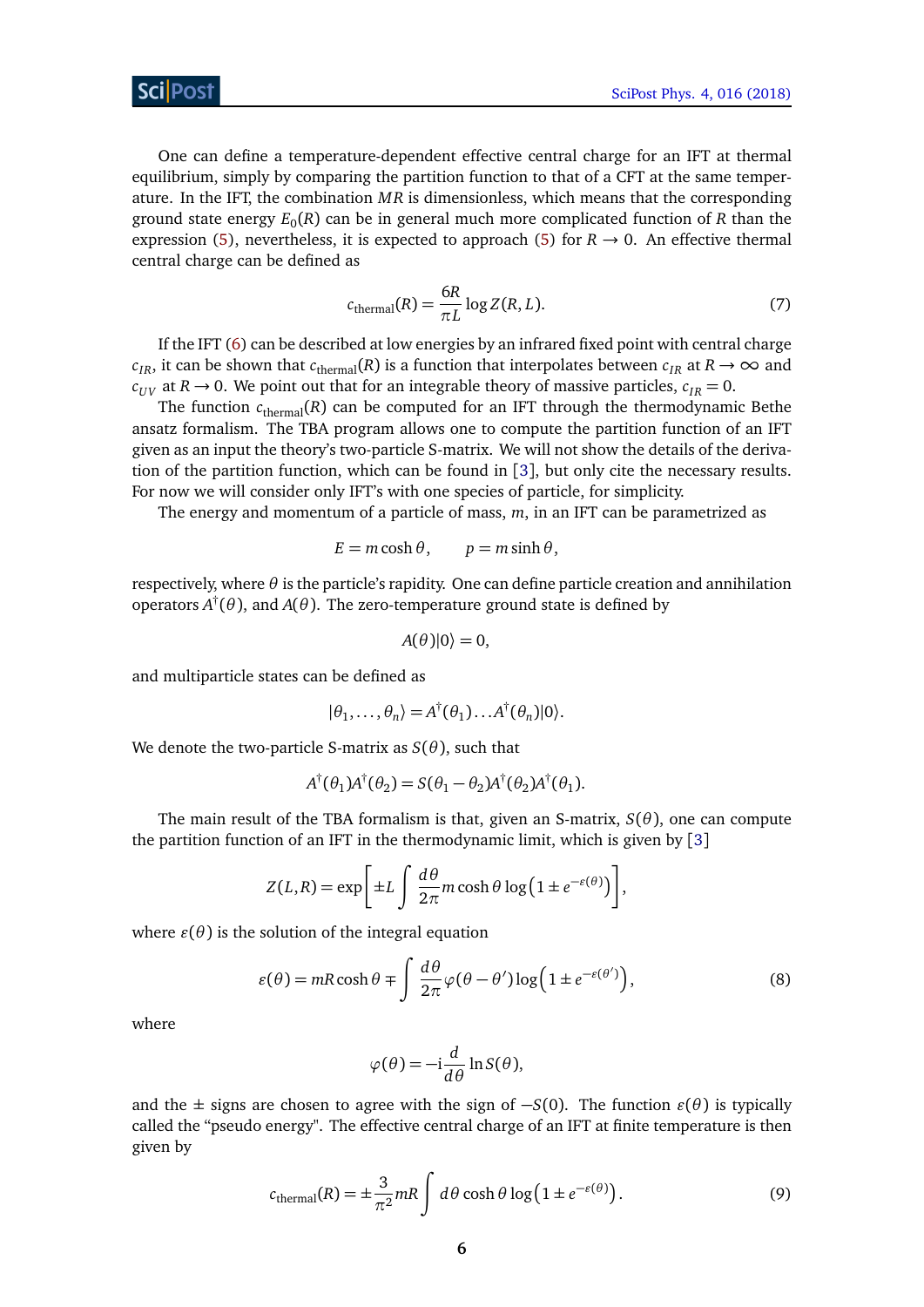

One simple example one can consider is the theory of a free massive boson, with  $S(\theta) = 1$ . In this case one expects the UV fixed point to be given by the CFT with  $c_{UV} = 1$ , and at low energies,  $c_{IR} = 0$ . Therefore  $c_{\text{thermal}}(R)$  should interpolate between the values of 0 and 1. In this case,  $\varphi(\theta) = 0$ , such that

$$
c_{\text{thermal}}(R) = -\frac{3}{\pi^2} mR \int d\theta \cosh\theta \log\left(1 - e^{-mR\cosh\theta}\right)
$$

$$
= \frac{6}{\pi^2} mR \sum_{n=1}^{\infty} \frac{1}{n} K_1(nmR), \tag{10}
$$

where  $K_a(z)$  are modified Bessel functions. One can easily see, in the limit  $mR \rightarrow 0$ ,

<span id="page-6-2"></span>
$$
c_{\text{thermal}}(0) = \frac{6}{\pi^2} \sum_{n=1}^{\infty} \frac{1}{n^2} = 1.
$$

In the  $R \to \infty$  limit, we can use the asymptotic expression for the Bessel function

$$
K_{\alpha}(z) \sim \sqrt{\frac{\pi}{2z}}e^{-z} + \dots,
$$
\n(11)

for  $|\text{arg}z| < \frac{3\pi}{2}$  $\frac{3\pi}{2}$ , and  $|z| \rightarrow \infty$ , to see that

$$
c_{\text{thermal}}(\infty) = 0,
$$

which confirms the expectations of the  $c_{\text{thermal}}(R)$  function.

## <span id="page-6-0"></span>**3 Quantum quenches and the return amplitude**

In the quantum quench protocol, we consider a system that is initially prepared to be in a state |*Ψ*<sup>0</sup> 〉 that is an eigenstate (typically the ground state) of the pre-quench Hamiltonian, *H*<sub>0</sub>. At time *t* = 0, the Hamiltonian is suddenly changed to *H*, for which  $|\Psi_0\rangle$  is no longer an eigenstate. This state is then evolved unitarily as

<span id="page-6-1"></span>
$$
|\Psi_t\rangle = e^{-\mathrm{i} H t} |\Psi_0\rangle.
$$

Some interesting quantities to compute are equal-time correlation functions of local operators *Φ<sup>i</sup>* (*x*), defined as

$$
\frac{\langle \Psi_0 | e^{iHt} \Phi_1(x_1) \Phi_2(x_2) \dots \Phi_n(x_n) e^{-iHt} | \Psi_0 \rangle}{\langle \Psi_0 | \Psi_0 \rangle}.
$$

At long times, such quantities typically relax and it is expected that they can be described by a generalized Gibbs ensemble (GGE) [[5](#page-26-4)], such that

$$
\lim_{t\to\infty}\frac{\langle\Psi_0|e^{\mathrm{i}Ht}\Phi_1(x_1)\Phi_2(x_2)\dots\Phi_n(x_n)e^{-\mathrm{i}Ht}|\Psi_0\rangle}{\langle\Psi_0|\Psi_0\rangle}=\mathrm{Tr}\big[\Phi_1(x_1)\Phi_2(x_2)\dots\Phi_n(x_n)\rho_{GGE}\big],
$$

where

$$
\rho_{GGE} = \frac{e^{-\sum_i \beta_i Q_i}}{Z}, \qquad Z = \text{Tr}e^{-\sum_i \beta_i Q_i},
$$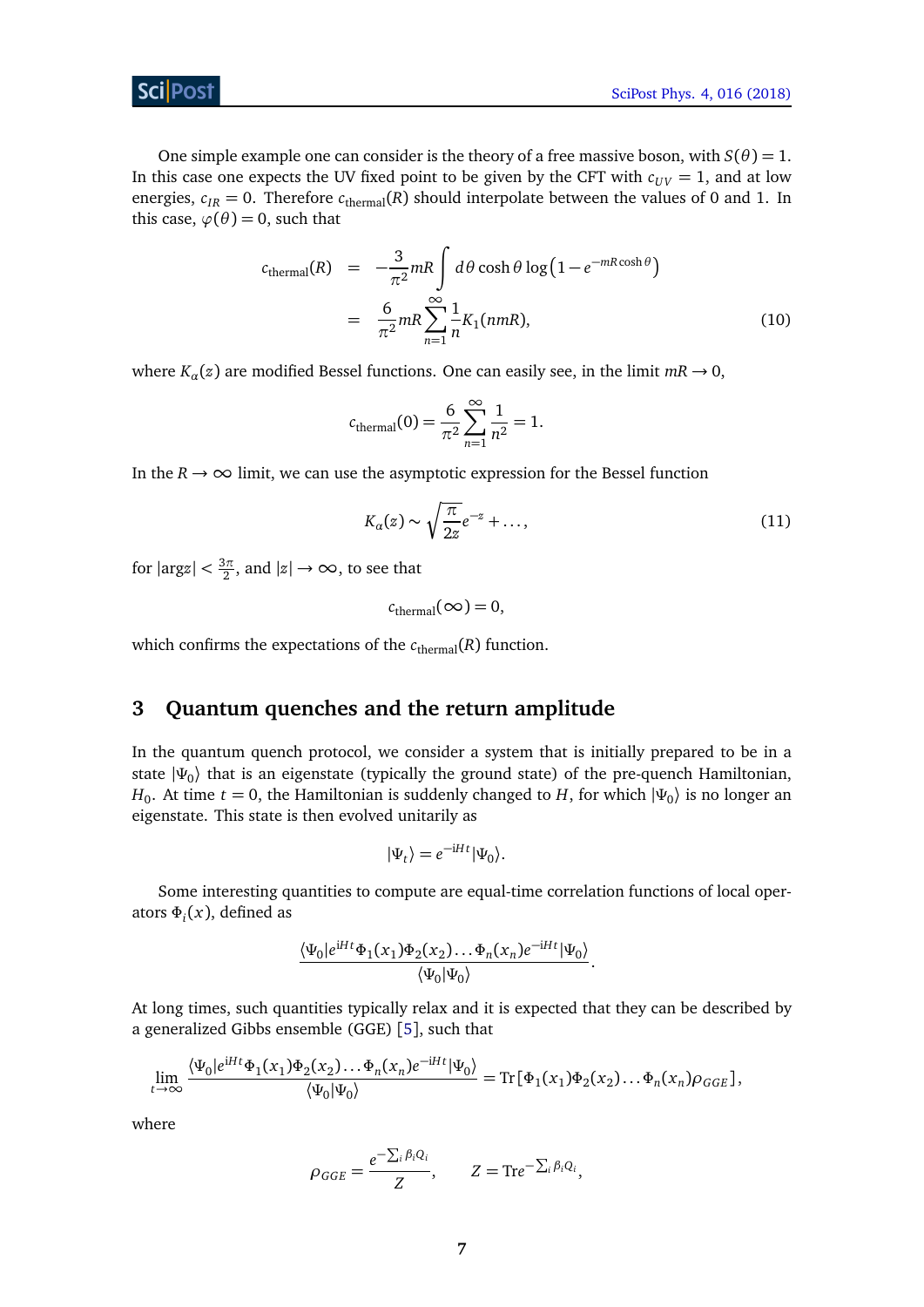and  $Q_i$  are local $^1$  $^1$  conserved charges of the theory. We note that if we include only the Hamiltonian, and no other conserved charges in the GGE, we recover the standard thermal ensemble.

The main quantity we will be interested in is the so-called return amplitude, defined as

$$
\mathcal{F}(t) = \left| \frac{\langle \Psi_0 | e^{-iHt} | \Psi_0 \rangle}{\langle \Psi_0 | \Psi_0 \rangle} \right|.
$$
\n(12)

This quantity gives a measure of how different is the time-evolved state,  $|\Psi_t\rangle$  to the initial state |*Ψ*0 〉.

It is interesting to note that the return amplitude at imaginary values of time,  $\tau = it$ ,

$$
Z(\tau)=\mathscr{F}(-i\tau),
$$

is the partition function of the theory on a strip geometry, in the crossed channel, where the roles of space and time are reversed. The inital state,  $|\Psi_{0}\rangle$  now corresponds to the boundary conditions at the edge of the strip, as pictured in Figure 1.b. The system size, *L*, plays the role of the inverse temperature, and the the imaginary time, *τ* plays the role of the system size in the crossed channel. The identification between the return amplitude and the partition function in the crossed channel has some practical applications. For instance, the return amplitude may be computed in the crossed channel using the tools of the boundary thermodynamic Bethe ansatz [[17](#page-27-1)]. One practical application of the computation of return amplitudes is the study of dynamical phase transitions [[12](#page-27-2)], where phase transitions are identified at critical values of time, *t*, by searching for non analyticities in  $log[\mathcal{F}(t)]$ , in analogy to how phase transitions at equilibrium can be found by studying non analyticities in the thermal partition function.

The partition function on the strip in the crossed channel, in the large-*L*, limit can generally be expressed as

$$
Z(\tau) = \exp(-Lf(\tau)),\tag{13}
$$

where  $f(\tau)$  is the free energy in the boundary problem. This free energy can be split into three contributions, according to their behavior at large *τ*:

<span id="page-7-2"></span>
$$
f(\tau) = f_b \tau + 2f_s + f_C(\tau), \qquad (14)
$$

where  $f_b$  and  $f_s$  are bulk and surface energy contributions, and  $f_C(\tau)$  decays at large  $\tau$ . The bulk term *f<sup>b</sup>* does not contribute to the return amplitude for real times, so we will not discuss it further. The surface term,  $2f_s$  is related to the normalization of the initial state. For simplicity, we will choose  $f_s$  such that the initial state is normalized as  $\langle \Psi_0 | \Psi_0 \rangle = 1$ , which means we will not need the normalization in the denominator in [\(12\)](#page-6-1). This normalization implies the relation  $2f_s = -f_C(0)$ .

In this paper, the analogies between the return amplitude and the thermal partition function will be further exploited to define the concept of a time-dependent effective central charge,  $c_{\text{eff}}(t)$  for quantum quench problems, based on the return amplitude for CFT quenches.

#### <span id="page-7-0"></span>**4 Return amplitude and central charge in CFT quenches**

Quantum quenches where the post-quench Hamiltonian, *H*, describes a CFT have been extensively studied in a series of papers by Calabrese and Cardy  $[11]$  $[11]$  $[11]$ . In their approach, correlation

<span id="page-7-1"></span><sup>&</sup>lt;sup>1</sup>It has recently been shown that to properly describe correlation functions after a quantum quench, sometimes it is necessary to relax the notion of locality, and that one must also consider certain quasilocal conserved charges, defined for quantum spin chains in [[9](#page-27-4)], and for integrable field theories in [[10](#page-27-5)]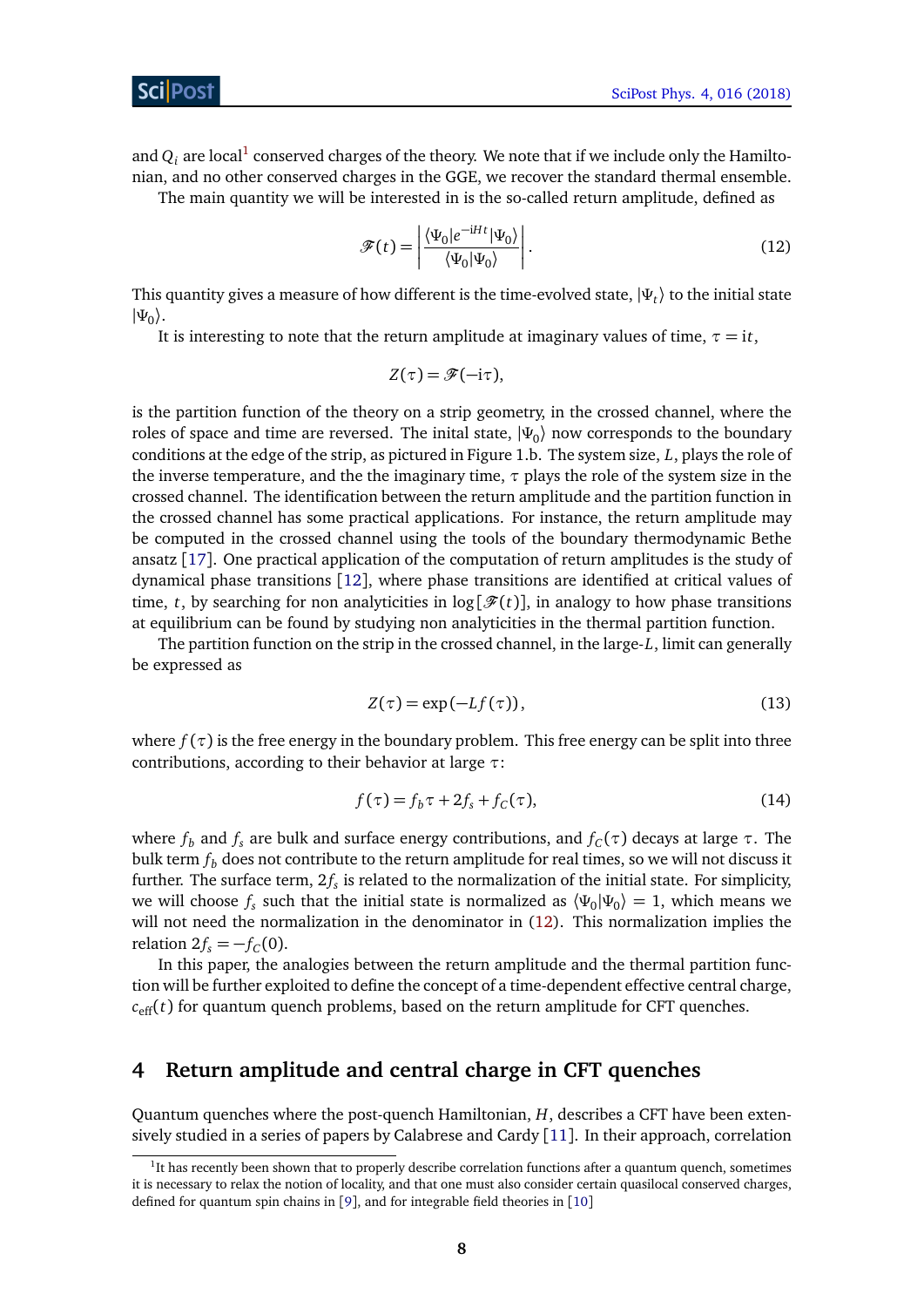functions of local fields are computed by considering CFT thermodynamics in a Euclidean strip geometry, and analytically continuing the results to real time. The simplest boundaries for the strip are those which preserve conformal invariance. If the pre-quench Hamiltonian  $H_0$  describes a theory of particles with mass  $m_0$ , it was argued the initial state can be approximated by

<span id="page-8-0"></span>
$$
|\Psi_0\rangle = e^{-\tau_0 H} |\Psi_0^*\rangle,\tag{15}
$$

where  $\tau_0 \sim m_0^{-1}$ , is called the extrapolation length, and  $|\Psi_0^*|$  $\binom{*}{0}$  is a state that corresponds to conformally-invariant Dirichlet boundary conditions. The reason an extrapolation length is needed is that the state |*Ψ* ∗  $\binom{*}{0}$  is not normalizable, and  $\tau_0$  acts as a UV regulator.

The initial states [\(15\)](#page-8-0) are in the majority of cases an oversimplification of the real initial states corresponding to a physical quantum quench. Nevertheless, considering such states can be a practical starting point for studying CFT quenches, since they allow for simple analytic computations. As we will discuss later, there are some regions of the parameter space where for some quenches, the simple initial states [\(15\)](#page-8-0) can be physically justified. Restricting ourselves to the initial states [\(15\)](#page-8-0) will mean that for now, our computations of effective central charge will only be valid for some specific and simple types of quantum quenches, and generalizations to other scenarios are left for future projects.

It can be observed in  $[11]$  $[11]$  $[11]$ , that given an initial state  $(15)$ , one can compute correlation functions of primary fields, and at long times these relax to their thermal expected values, with an effective temperature  $T_{\rm eff}$   $=$   $1/4\tau_0.$  The relation between the extrapolation length and the effective temperature can be easily seen from computing the energy of the initial state, as

,

<span id="page-8-1"></span>
$$
\frac{\langle \Psi_t | H | \Psi_t \rangle}{\langle \Psi_0 | \Psi_0 \rangle} = \frac{\pi c L}{24 (2 \tau_0)^2}
$$

and comparing it the thermal ground state energy.

It is evident that for this CFT quench set up, the system thermalizes at late times, and the GGE reduces to the thermal ensemble. This is a consequence of choosing the initial state to be of the form  $(15)$ . It was shown in  $[13,14]$  $[13,14]$  $[13,14]$  $[13,14]$  that more general states lead to a nontrivial GGE and richer dynamics at late times. The state [\(15\)](#page-8-0), despite its simplicity, is particularly interesting since it was argued in [[11](#page-27-3)] that it correctly describes a massive theory-to-CFT quench, when the pre-quench mass is very large, so there are some physical limits where it is relevant. This limit can be recovered explicitly in exactly solvable quantum quenches, such as the free bosonic field theory [[11](#page-27-3)], and the scaling limit of the transverse field quantum Ising chain [[15](#page-27-8)], where a Calabrese-Cardy type quench arises naturally in the limit  $m/m_0 \rightarrow 0$ , where *m* is the postquench mass.

Given the physical relevance and simplicity of the initial state [\(15\)](#page-8-0), this is the only type of CFT quench we will consider in this paper. This will limit the range of quenches of massive theories we will be able to study later in this paper. We will later define an effective central charge for quenches of massive theories by comparing to this CFT result. This means that our definition of effective central charge of a massive theory will only be justified for quenches which reduce to the set up [\(15\)](#page-8-0) in the appropiate CFT limit (when the post-quench massive parameter is very small). We will argue that this is indeed the case for some simple but physically relevant quench set ups of massive theories, such that our proposal has reasonable applicability. The study of more general and richer initial states is beyond the scope of this introductory paper, but it would be a very interesting problem to examine in the future.

The return amplitude can be computed for a CFT quench from initial state [\(15\)](#page-8-0) by evaluating the partition function of the theory on the Euclidean strip. Such a partition function has been found in [[16](#page-27-9)]. In the thermodynamic limit,  $L \to \infty$ , for some finite lengths  $\tau_0$ ,  $\tau$ , the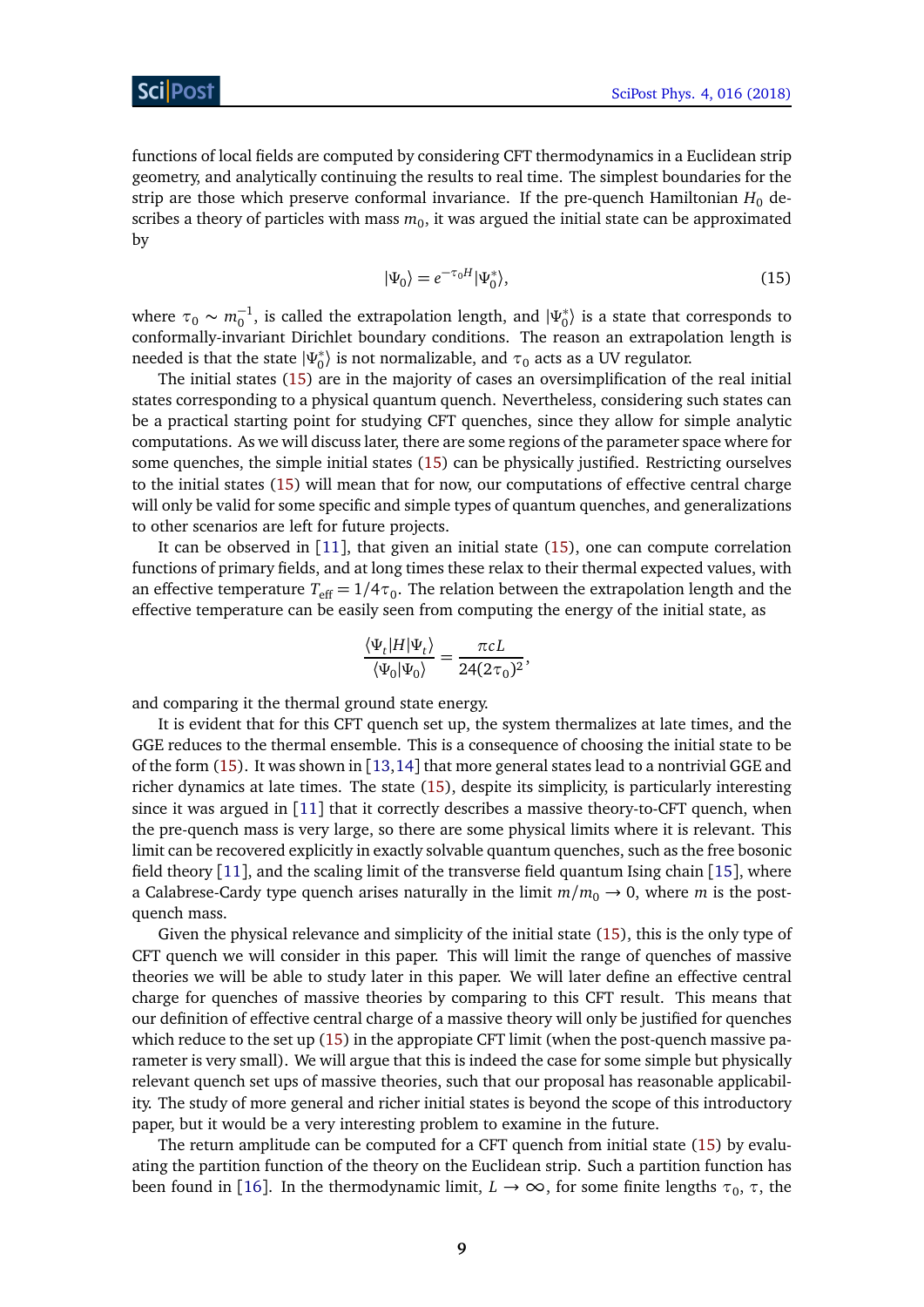strip partition function is given by

$$
\frac{\langle \Psi_0^* | e^{-\tau H} | \Psi_0^* \rangle}{\langle \Psi_0^* | e^{-2\tau_0 H} | \Psi_0^* \rangle} = \exp\left(-\frac{\pi c L}{48\tau_0} + \frac{\pi c L}{24\tau}\right).
$$
\n(16)

The return amplitude at real times is obtained from [\(16\)](#page-8-1) by analytically continuing  $\tau \rightarrow 2\tau_0 + i t$ ,

<span id="page-9-0"></span>
$$
\mathcal{F}(t) = \exp\left[\text{Re}\left(-\frac{\pi cL}{48\tau_0} + \frac{\pi cL}{24(2\tau_0 + \text{i}t)}\right)\right].\tag{17}
$$

The terms on the right hand side of [\(17\)](#page-9-0) can be identified with the terms of the free energy [\(14\)](#page-7-2), as

<span id="page-9-1"></span>
$$
f_s = \frac{\pi c}{24(4\tau_0)}, \qquad f_C(\tau - 2\tau_0) = -\frac{\pi c}{24\tau}, \tag{18}
$$

and  $f_b = 0$ .

The equations, [\(18\)](#page-9-1) can be easily inverted to get two expressions for the central charge, continuing  $\tau \rightarrow 2\tau_0 + i t$ ,

<span id="page-9-2"></span>
$$
c = \frac{24}{\pi T_{\text{eff}}} f_s = \text{Re} \left[ -\frac{12(2it + 1/T_{\text{eff}})}{\pi} f_C(it) \right],
$$
(19)

which will be the basis of our definition of effective central charge for general quenches into field theories that are not conformal.

In general models, the effective central charge will be time dependent, and the two expressions in [\(19\)](#page-9-2) will not be equivalent at all times. The guiding principles we need to follow to define an appropiate effective central charge from the generalized version of the expression [\(19\)](#page-9-2) are:

- 1. The effective central charge must reduce to a constant value described by [\(19\)](#page-9-2) when we take the CFT limit (vanishing post-quench mass).
- 2. The effective central charge should interpolate between the known equilibrium values at  $t = 0$  and  $t \rightarrow \infty$ .

One natural definition of time-dependent effective central charge in an integrable field theory one might consider, consists on interpreting the difference between the two expressions in [\(19\)](#page-9-2) to yield  $\Delta c'_{\text{eff}}(t) = c_{\text{eff}}(t) - c_{\text{eff}}(0)$ , such that we define

<span id="page-9-3"></span>
$$
\Delta c'_{\text{eff}}(t) \equiv \text{Re}\left[\frac{24}{\pi T_{\text{eff}}} f_s + \frac{12(2\text{i}t + 1/T_{\text{eff}})}{\pi} f_C(\text{i}t)\right].\tag{20}
$$

We will see, however, that this expression [\(20\)](#page-9-3) is problematic, when we evaluate it for a mass quench of a free boson, in that at late times it permanently oscillates, instead of converging to the expected equilibrium value. Despite this, it is easy to see that while the value  $c'_{\text{eff}}(t)$ keeps permanently oscillating, its time-averaged value, around which it oscillates, converges to the expected equilibrium value. Therefore, it seems that an appropiate definition for effective central charge in a non-conformal theory after a quench is instead given by time-averaged expression

<span id="page-9-4"></span>
$$
\Delta c_{\rm eff}(t) = \langle \Delta c'_{\rm eff}(t) \rangle_t \equiv \frac{1}{t} \int_0^t dt' \Delta c'_{\rm eff}(t'). \tag{21}
$$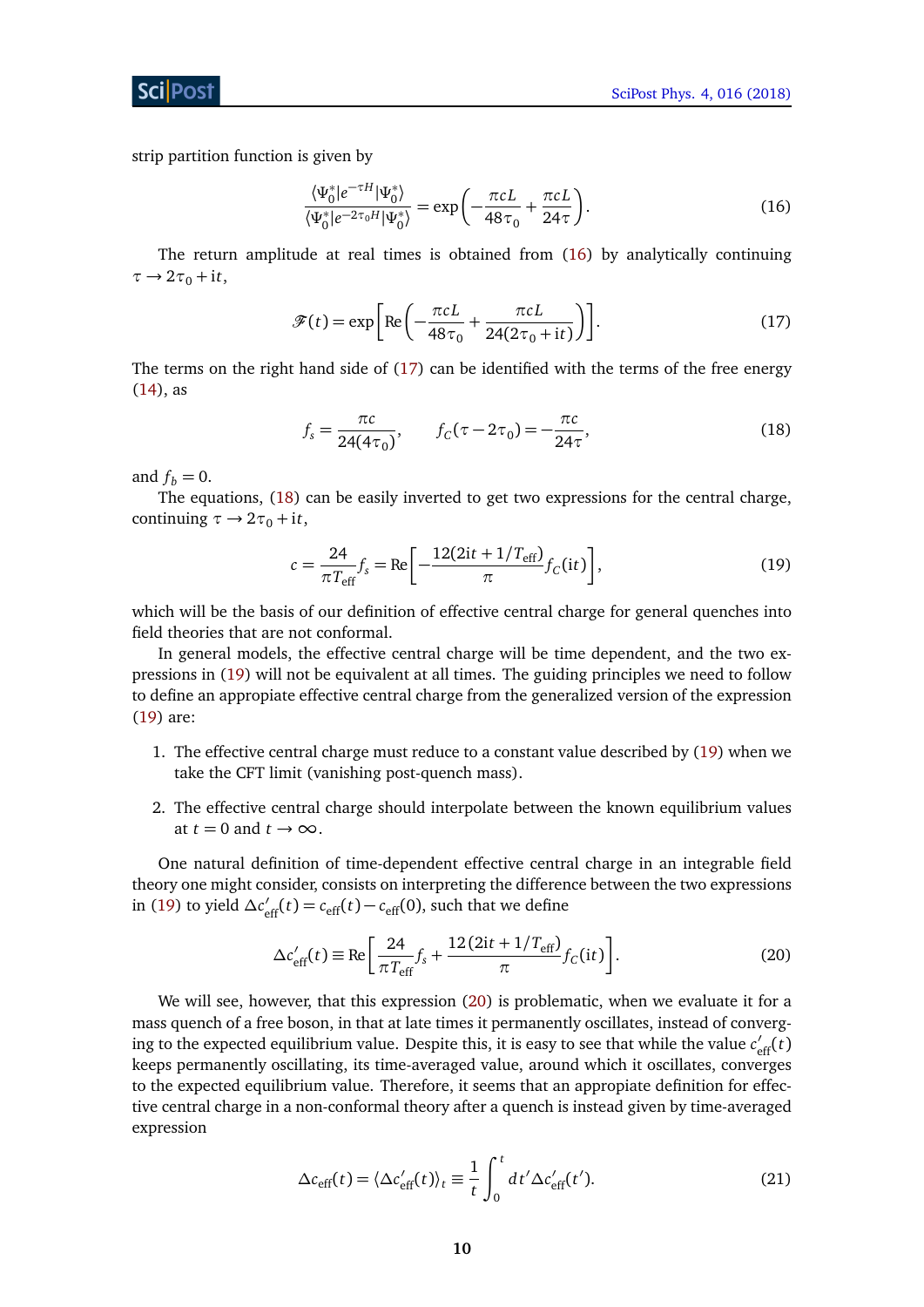We remind the reader that the proposed effective central charge [\(21\)](#page-9-4) was derived using the fact that the CFT at late times thermalizes, and there is only one parameter,  $T_{\text{eff}}$ , which describes the late-time dynamics. It is then expected to be applicable in general for quenches of massive theories, only if these quenches have some "CFT limit", (typically considering the pre-quench mass to be much larger than the post-quench mass), where the late time dynamics become approximately thermal. We will see in the next sections such a limit exists for the quench set ups we will consider, which are "mass quenches" where one changes the value of the mass scale at  $t = 0$ .

When the post-quench mass is not zero, and the pre-quench mass is finite, the system does not generally thermalize. The late time limit,  $c_{\text{eff}}(t \to \infty)$  of our proposal [\(21\)](#page-9-4) can then be taken as a definition of the effective central charge that corresponds to a given GGE state. As we increase the value of the pre-quench mass, we will observe that the final state goes to a thermal ensemble, and that  $c_{\text{eff}}(t \to \infty)$  should then reproduce the thermal value,  $c_{\text{thermal}}(1/T_{\text{eff}})$ , as defined in Section [2.](#page-3-0)

The rest of this paper is devoted to examining the implications of the formula [\(21\)](#page-9-4) for quenches in different integrable field theories. We will see that this proposal satisfies the several properties that are expected from a sensible definition of effective central charge. We will point out, however, that there is some ambiguity in this definition for IFT's, since for general quenches into a massive theory, the system does not thermalize, so the concept of an effective temperature,  $T_{\text{eff}}$  has to be carefully defined.

#### <span id="page-10-0"></span>**5 Return amplitude in IFT quenches**

We now consider quantum quenches where the post-quench Hamiltonian, *H* describes an IFT with mass *m*. We can still compute the return amplitude in this case by considering the partition function of the theory on a strip, and analytically continuing to real times. The computation of the partition function can be done analytically for initial states that correspond to integrable boundary conditions [[17](#page-27-1)] (for brevity, from now on we will use the term "integrable boundary states" to refer to such initial states).

Integrable boundary states have been shown to be of the form [[19](#page-28-0)],

<span id="page-10-1"></span>
$$
|\Psi_0\rangle = \exp\left(\int_0^\infty \frac{d\theta}{2\pi} K(\theta) A^\dagger(-\theta) A^\dagger(\theta)\right)|0\rangle,\tag{22}
$$

where  $|0\rangle$  is the ground state of  $H$ , and  $A^\dagger(\theta)$  are the corresponding particle creation operators, and  $K(\theta)$  is a function which satisfies the so-called "cross-unitarity condition":

<span id="page-10-2"></span>
$$
K(\theta) = S(2\theta)K(-\theta).
$$

The excitations in the initial state [\(22\)](#page-10-1) consist of pairs of particles with equal energies, and opposite momenta. When one rotates the theory to the Euclidean strip, one can exchange the role of the (imaginary) time and spatial dimensions, which implies that the function  $K(\theta)$  is related to the boundary reflection matrix,  $R(\theta)$  by  $K(\theta) = R(i\pi/2 - \theta)$ .

The partition function in the Euclidean strip can be computed by employing a version of the thermodynamic Bethe ansatz with open, instead of periodic boundary conditions [[17](#page-27-1)]. We refer to this formalism as the Boundary TBA (BTBA). We will not derive the results of the BTBA, but simply cite the needed formulas, which can be found in [[17,](#page-27-1)[18](#page-27-10)]. The free energy function,  $f_C(\tau)$ , can be computed in the BTBA formalism by solving the set of integral equations [[18](#page-27-10)]

$$
f_C(\tau) = \mp \frac{m}{4\pi} \int_{-\infty}^{\infty} d\theta \cosh \theta H(\theta, \tau),
$$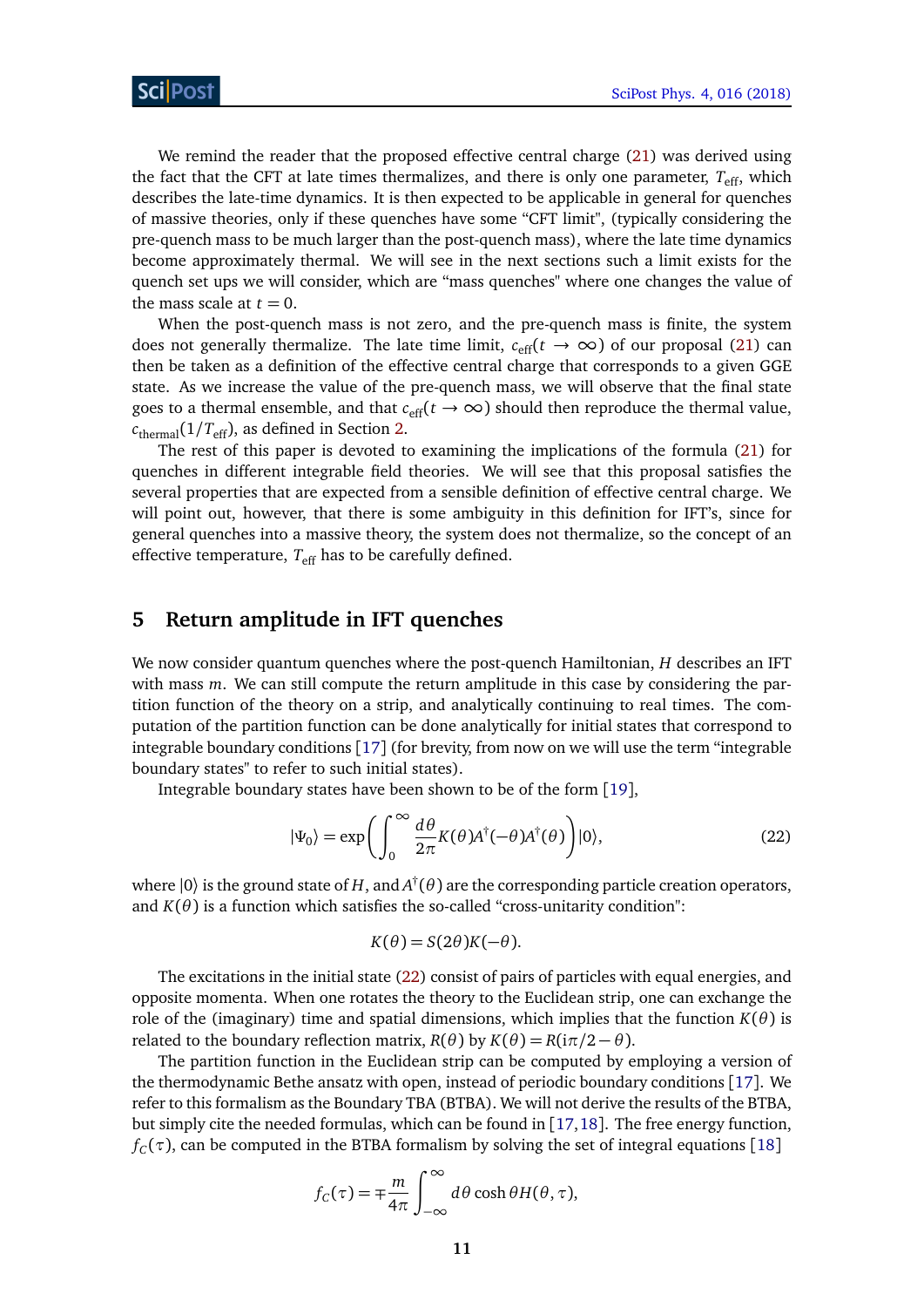where

$$
H(\theta, \tau) = \log \left[ 1 \pm |K(\theta)|^2 e^{-\varepsilon(\theta, \tau)} \right],
$$

and  $\varepsilon(\theta, \tau)$  is the solution of

$$
\varepsilon(\theta,\tau) = 2m\tau\cosh\theta \pm \int_{-\infty}^{\infty} d\theta \varphi(\theta-\theta')H(\theta',\tau).
$$

The  $\pm$  signs are chosen to match the sign of  $-S(0)$ . We can normalize the initial state such that  $2f_s = -f_c(0)$ .

We can now write down the formula for the effective central charge for a quench in an IFT from an integrable boundary state by analytically continuing to real time and using [\(21\)](#page-9-4),

$$
c_{\text{eff}}(t) = \frac{1}{t} \int_0^t dt' c'_{\text{eff}}(t'),
$$

with

$$
c'_{\text{eff}}(t) = c_{\text{eff}}(0) + \text{Re}\left[\frac{24f_s}{\pi T_{\text{eff}}} \mp \frac{3m(2it + 1/T_{\text{eff}})}{\pi^2} \int_{-\infty}^{\infty} d\theta \cosh\theta H(\theta, it)\right].
$$
 (23)

In the following section we will analyze the formula [\(23\)](#page-10-2) for a mass quench of a free bosonic theory, where as expected, we see that the effective central charge interpolates between  $c_{\text{eff}}(t = 0) = 0$ , and  $c_{\text{eff}}(t \rightarrow \infty) \approx 1$  for very energetic quenches. We will also address the issue of defining an effective temperature  $T_{\text{eff}}$  in quenches into a massive theory.

## <span id="page-11-0"></span>**6 Mass quench of a free boson**

We now consider a quantum quench of a free massive boson, where for  $t < 0$ , the particle mass is  $m_0$ , and at  $t=0$  we suddenly switch the mass to  $m$ . In this simple quench, it is possible to find an exact expression for the initial state, which is of the form [\(22\)](#page-10-1), by performing a simple Bogoliubov transformation between the pre-quench and post-quench particle creation operators.

We denote by *A* †  $\int_0^{\uparrow}(p)$ , *A*<sub>0</sub> $(p)$ , and *A*<sup> $\uparrow$ </sup>( $p$ ), *A*( $p$ ) the pre- and post-quench creation and annihilation operators, respectively, which create or destroy a particle with momentum *p*. We consider the initial state, |*Ψ*<sup>0</sup> 〉 to be the ground state of the pre-quench Hamiltonian, defined as

<span id="page-11-1"></span>
$$
A_0(p)|\Psi_0\rangle = 0.\tag{24}
$$

The relation between pre-and post-quench operators is obtained by demanding that the bosonic field and its canonical momentum conjugate field be continuous at the  $t = 0$  boundary, from which it can be found,

<span id="page-11-2"></span>
$$
A_0(p) = c_p A(p) - d_p A^{\dagger}(-p), \quad A_0^{\dagger}(p) = c_p A^{\dagger}(p) - d_p A(-p),
$$

where

$$
c_p = \frac{1}{2} \left( \sqrt{\frac{E_p}{E_{0p}}} + \sqrt{\frac{E_{0p}}{E_p}} \right), \qquad d_p = \frac{1}{2} \left( \sqrt{\frac{E_p}{E_{0p}}} - \sqrt{\frac{E_{0p}}{E_p}} \right),
$$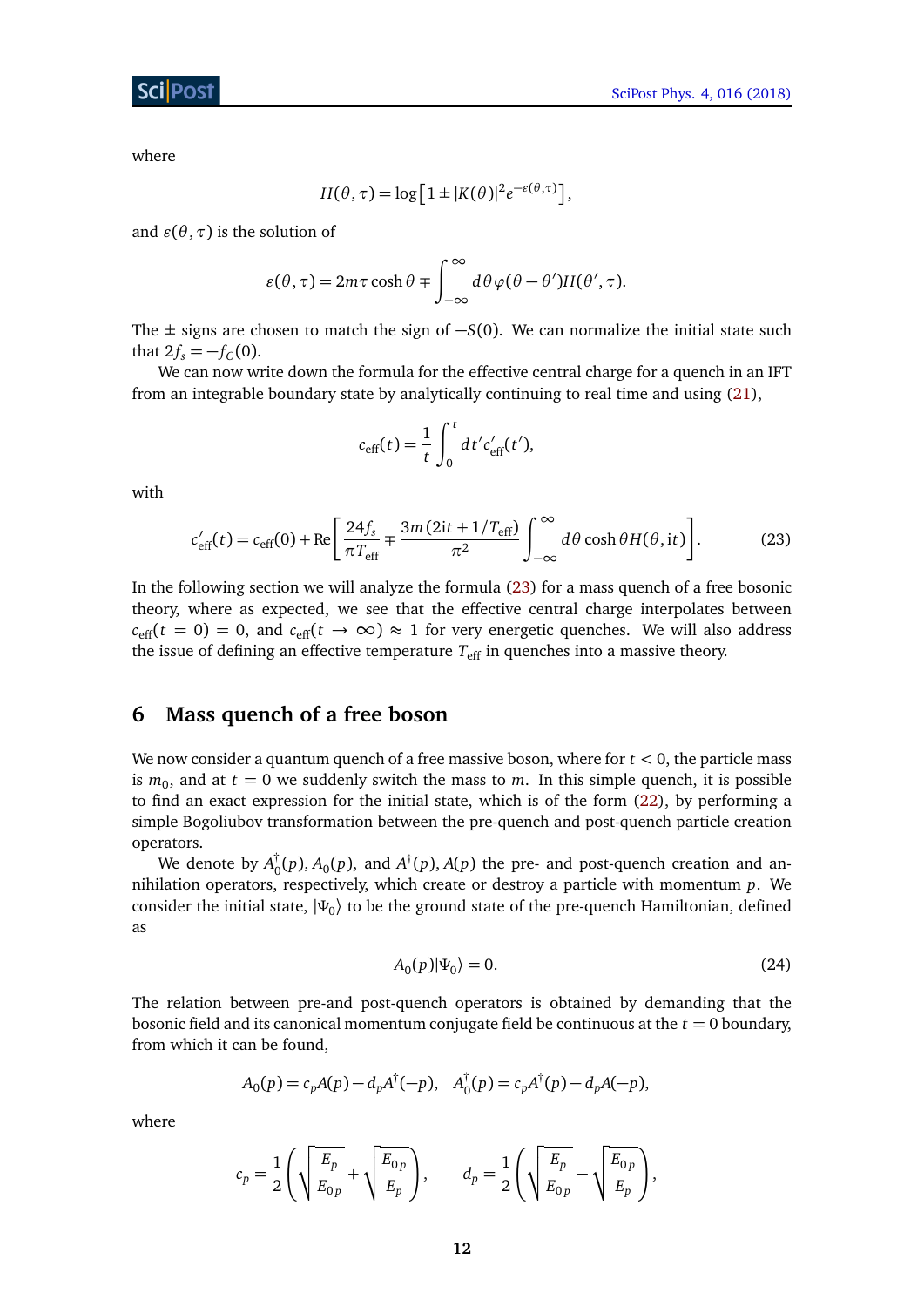with  $E_p = \sqrt{m^2 + p^2}$  and  $E_{0p} = \sqrt{m_0^2 + p^2}$ . Solving [\(24\)](#page-11-1) in the basis of post-quench operators, yields an initial state given by [\(22\)](#page-10-1) with

$$
K(\theta) = \frac{\sinh(\theta - \xi)}{\sinh(\theta + \xi)},
$$
\n(25)

where  $\xi$  is the pre-quench rapidity defined by  $m_0 \sinh \xi = m \sinh \theta$ .

It is easy to see that the concept of effective temperature,  $T_{\text{eff}}$  is generally not as simple as in the CFT case. In a CFT quench, the effecive temperature is related to the extrapolation length, which regularizes the idealized Dirichlet boundary state (an approach which was explored for massive IFT's in [[20](#page-28-1)]). As was shown in [[21](#page-28-2)], we can attempt to read-off an extrapolation length from the solution [\(25\)](#page-11-2), by trying to rewrite the initial state [\(22\)](#page-10-1) in the form [\(15\)](#page-8-0). The only way one can write the initial state as [\(15\)](#page-8-0), however, is using a momentum-dependent extrapolation length,  $\tau_{0}(\theta)$ , which solves

$$
K(\theta) = e^{-2m\cosh\theta \tau_0(\theta)} K_{\text{Dirichlet}}(\theta),\tag{26}
$$

where for a free boson, the Dirichlet boundary conditions are simply  $K_{Dirichlet}(\theta) = 1$ . Using [\(25\)](#page-11-2), we find

<span id="page-12-0"></span>
$$
\tau_0(\theta) = -\frac{1}{2m\cosh\theta} \log \left[ \frac{\sinh(\theta - \xi)}{\sinh(\theta + \xi)} \right].
$$
 (27)

As was explained in [[22](#page-28-3)], long times after the quench, the system behaves as if every momentum mode thermalizes with a different temperature, given by  $T_{\text{eff}}(\theta)$  = 1/4 $\tau_{0}(\theta)$ .

Since the effective temperature depends on the momentum modes, there is some ambiguity regarding what single number one should use as  $T_{\text{eff}}$  in the definition of effective central charge [\(23\)](#page-10-2). We will discuss here several definitions that were proposed in [[22](#page-28-3)] that could be used in [\(23\)](#page-10-2). For most of this paper, however, we will focus only on very energetic quenches, where  $m_0/m \rightarrow \infty$ , where the momentum-dependence of  $\tau_0$  dissappears.

As is expected from the analysis of CFT quenches, in the limit  $m/m_0 \rightarrow \infty$ , the expression [\(27\)](#page-12-0) becomes the constant

<span id="page-12-1"></span>
$$
\tau_0(\theta) \to \frac{1}{m_0},\tag{28}
$$

such that we can use simply  $T_{\text{eff}} = m_0/4$  in [\(23\)](#page-10-2).

For general values of  $m_0$ ,  $m$ , two different proposals for effective temperature were given in [[22](#page-28-3)]. The first reasonable alternative is to use the value  $T_{\rm eff} = 1/4 \tau_0(0)$ , since the effective temperature of the zero momentum mode gives a good description of the long distance behaviour of any correlation function. Coincidentally, from [\(27\)](#page-12-0), one finds  $\tau_0(0) = 1/m_0$ , which agrees with [\(28\)](#page-12-1). It is easy to see that in general, the effective temperature for the  $\alpha$ zero-momentum mode,  $\tau_0(0)$ , serves as a bound for the other momentum modes, such that  $\tau_0(\theta) \leq \tau_0(0)$ , for all  $\theta$ .

A second definition of effective temperature proposed in [[22](#page-28-3)] is chosen such that the thermal expectation value of a given local operator,  $\mathcal{O}$ , agrees with the long time expectation value of the same operator after the quench. Explicitly, one defines the temperature  $T_{\text{eff}}^{\theta}$  such that

$$
\lim_{t\to\infty}\frac{\langle\Psi_t|\mathscr{O}|\Psi_t\rangle}{\langle\Psi_0|\Psi_0\rangle}=\langle\mathscr{O}\rangle_{T_{\rm eff}^\mathscr{O}},
$$

where the right hand side denotes the thermal expectation value, computed with temperature  $T_{\text{eff}}^{\theta}$ . Such a computation involves an average over all the momentum modes, so the effective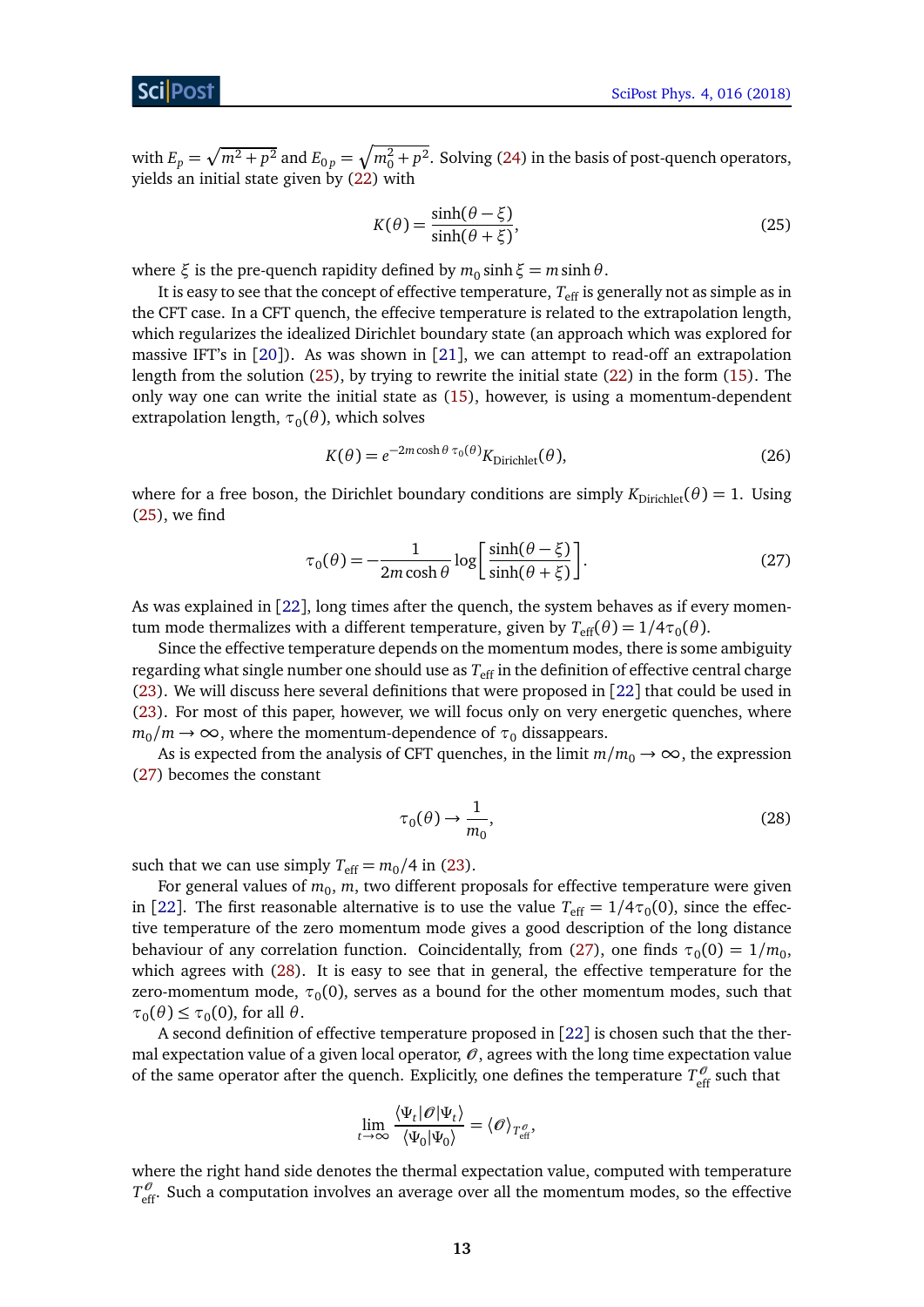Sci Post

temperature obtained this way is called "average effective temperature" in [[22](#page-28-3)]. One disadvantage of this definition of effective temperature is that it is operator-dependent. For the operator  $\theta = \phi^2$  evaluated in [[21](#page-28-2)] (where  $\phi$  is the free bosonic field), it was shown that  $T_{\text{eff}}^{\phi^2} \to m_0/4$  for  $m_0/m \to \infty$ , so all of these reasonable definitions of effective temperature converge.

It is beyond the scope of this paper to determine which is the best definition of  $T_{\text{eff}}$  to include in our definition of effective central charge for general quenches. From now on, we will only be concerned with highly energetic quenches, where we will consider simply  $T_{\text{eff}} = m_0/4$ .

Let us now briefly discuss what is the behavior we expect from a reasonable definition of time-dependent effective central charge in the mass quench of a free boson. Since the initial state is the ground state of a massive theory, we expect  $c_{\text{eff}}(t = 0) = 0$ . At infinite times, the system locally equilibrates, and is described by the effective temperature  $T_{\text{eff}}$ , so we expect  $c_{\text{eff}}(t \to \infty) = c_{\text{thermal}}(1/T_{\text{eff}}) \approx 1$  (this equivalence is only valid for  $m_0/m \to \infty$ ).

For  $m_0 \gg m$  we can write

$$
K(\theta) \approx e^{-2\frac{m}{m_0}\cosh\theta},
$$

such that from the BTBA we have

$$
f_C(\tau) = \frac{m}{4\pi} \int_{-\infty}^{\infty} d\theta \cosh\theta \log\left[1 - e^{-\left(4\frac{m}{m_0} + 2m\tau\right)\cosh\theta}\right].
$$
 (29)

We can then compute the function

$$
c'_{\text{eff}}(t) = -\frac{48}{\pi m_0} f_C(0) + \frac{12}{\pi} \text{Re} \left[ (2it + 4/m_0) f_C(it) \right]
$$
  
=  $c_{\text{thermal}} \left( \frac{4}{m_0} \right) - \frac{6}{\pi^2} \text{Re} \left\{ m (2it + 4/m_0) \sum_{n=1}^{\infty} \frac{1}{n} K_1 \left[ nm \left( \frac{4}{m_0} + i2t \right) \right] \right\},$  (30)

where we have set  $c_{\text{eff}}(t=0) = 0$ . We can now show that while the function  $c'_{\text{eff}}(t)$  continues oscillating permanently at long times, the time-averaged function  $c_{\text{eff}}(t)$  converges to the thermal value,  $c_{\text{thermal}}(4/m_0)$ .

The function  $c'_{\text{eff}}(t)$  can be studied at late times by using the asymptotic expressions for the Bessel functions [\(11\)](#page-6-2), so we write

<span id="page-13-0"></span>
$$
c'_{\text{eff}}(t) \approx c_{\text{thermal}}\left(\frac{4}{m_0}\right) - \frac{6}{\pi^2}m\sqrt{t}\sum_{n=1}^{\infty}\frac{1}{n^{3/2}}e^{-n4m/m_0}\left[\cos(n2mt) - \sin(n2mt)\right].\tag{31}
$$

The expression [\(31\)](#page-13-0) at late times consists of a sum of permanently oscillating terms, which The expression (31) at late times consists of a sum of permanently oscillating terms, which<br>grow with an overall factor of  $\sqrt{t}$ . If we consider instead the time-averaged function,  $c_{\text{eff}}(t)$ , one can simply see that the time average of the late-time cosine and sine terms is zero, such that

$$
c_{\text{eff}}(t \to \infty) = c_{\text{thermal}}\left(\frac{4}{m_0}\right),
$$

as is expected.

We plot both functions,  $c'_{\text{eff}}(t)$  and  $c_{\text{eff}}(t)$  in Figure 2, where we can explicitly observe we plot both functions,  $c_{\text{eff}}(t)$  and  $c_{\text{eff}}(t)$  in Figure 2, where we can explicitly observe<br>the behavior we describe;  $c'_{\text{eff}}(t)$  oscillates and grows as  $\sqrt{t}$ , and  $c_{\text{eff}}(t)$  seems to converge to  $c_{\rm thermal}$ (4/ $m_0$ ) at late times.

In the case where the pre- and post-quench mass difference is not very large, the system is not expected to thermalize at long times, but to be described by some GGE state. It is easy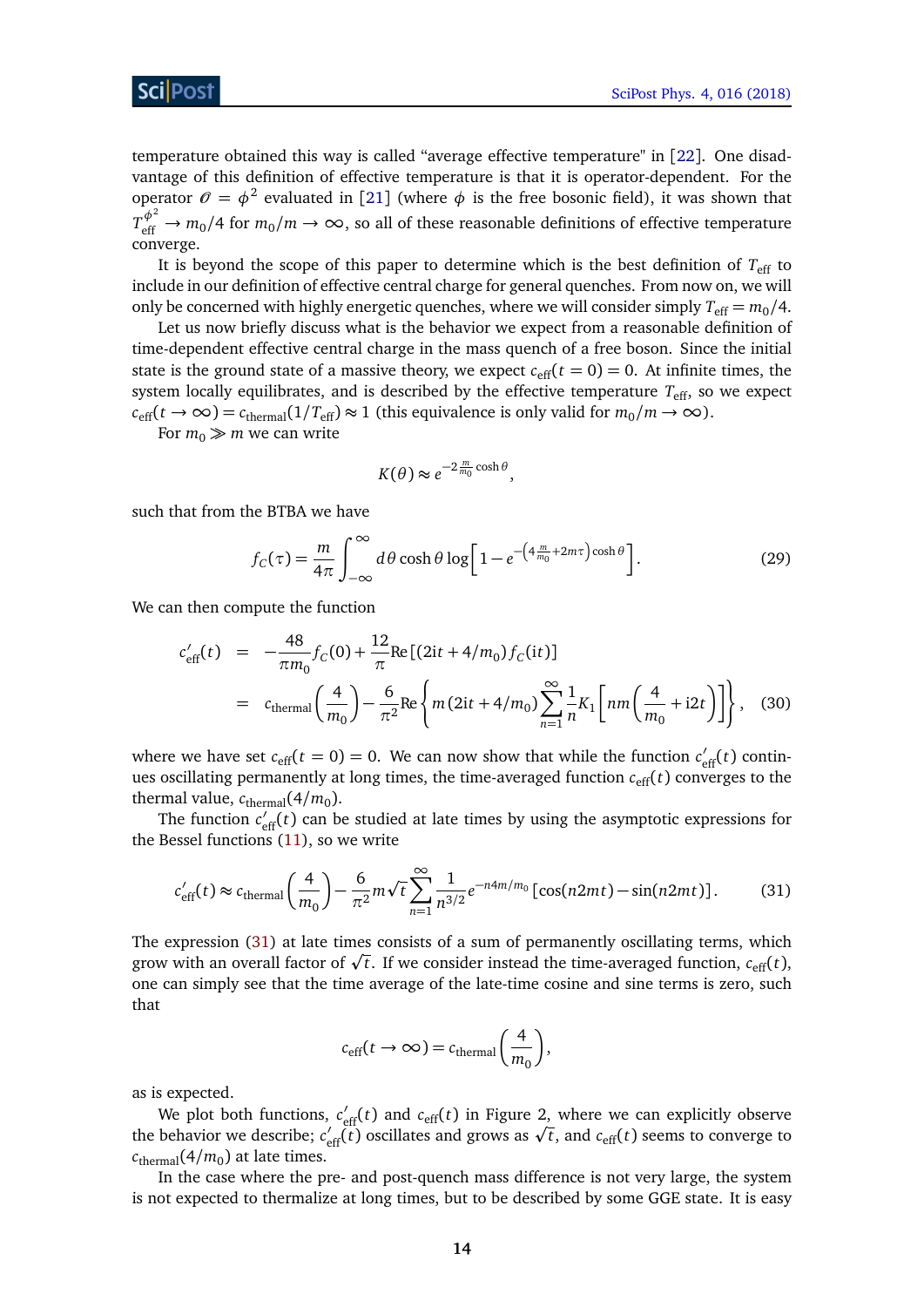

Figure 2: (a) Plot of  $c'_{\text{eff}}(t)$  as a function of *t*. (b) Plot of the effective central charge,  $c_{\text{eff}}(t)$ , as a function of *t*. In both plots we have chosen the constants  $4m/m_0 = 0.1$ , and  $2m = 1$ .

to see by similar arguments to those above that in these cases the effective central charge also approaches some steady value at late times, given by  $c_{\text{eff}}(t \to \infty) = -\frac{48T_{\text{eff}}}{\pi} f_C(0)$ , for some chosen quantity *T*eff (which as we argued could be, for example, the effective temperature of the zero-momentum mode,  $\tau_0(0)$ ). We propose this expression can be considered as a definition of the effective central charge corresponding to some GGE state,  $c_{GGE}[K(\theta)]$ , which is a function of all the effective temperatures of all the momentum modes. The effective central charge corresponding to a given GGE with some effective temperature  $\tau_{0}(0)$  is always smaller or equal to the analogous thermal value of central charge corresponding to the same temperature,  $c_{\text{thermal}}(1/\tau_0(0))$ . This is because of the bound  $\tau_0(\theta) \leq \tau_0(0)$ , which means all the non-zero momentum modes have a smaller or equal effective temperature in the GGE. When one considers the large quench limit, the GGE and thermal central charges converge, or  $c_{GGE}[K(\theta)] \rightarrow c_{\text{thermal}}(1/\tau_0(0))$ , for  $m_0/m \rightarrow \infty$ .

It is interesting to notice that as  $c_{\text{eff}}(t)$  approaches its late-times asymptotic value, it oscillates and can reach values greater than  $c_{UV} = 1$  during its finite time evolution. This phenomenon cannot be seen in equilibrium thermodynamics, since there is no real value of temperature for which  $c_{\text{thermal}}(1/T) > 1$ .

## <span id="page-14-0"></span>**7 Effective quench from Ising to tricritical Ising CFT**

In this section we study a quantum quench where the effective central charge flows from  $c_{\text{eff}}(0) = 1/2$  to  $c_{\text{eff}}(\infty) \approx 7/10$ . These asymptotic values of central charge correspond to the first two unitary minimal CFT models, namely the Ising model (IM) and the tricritical Ising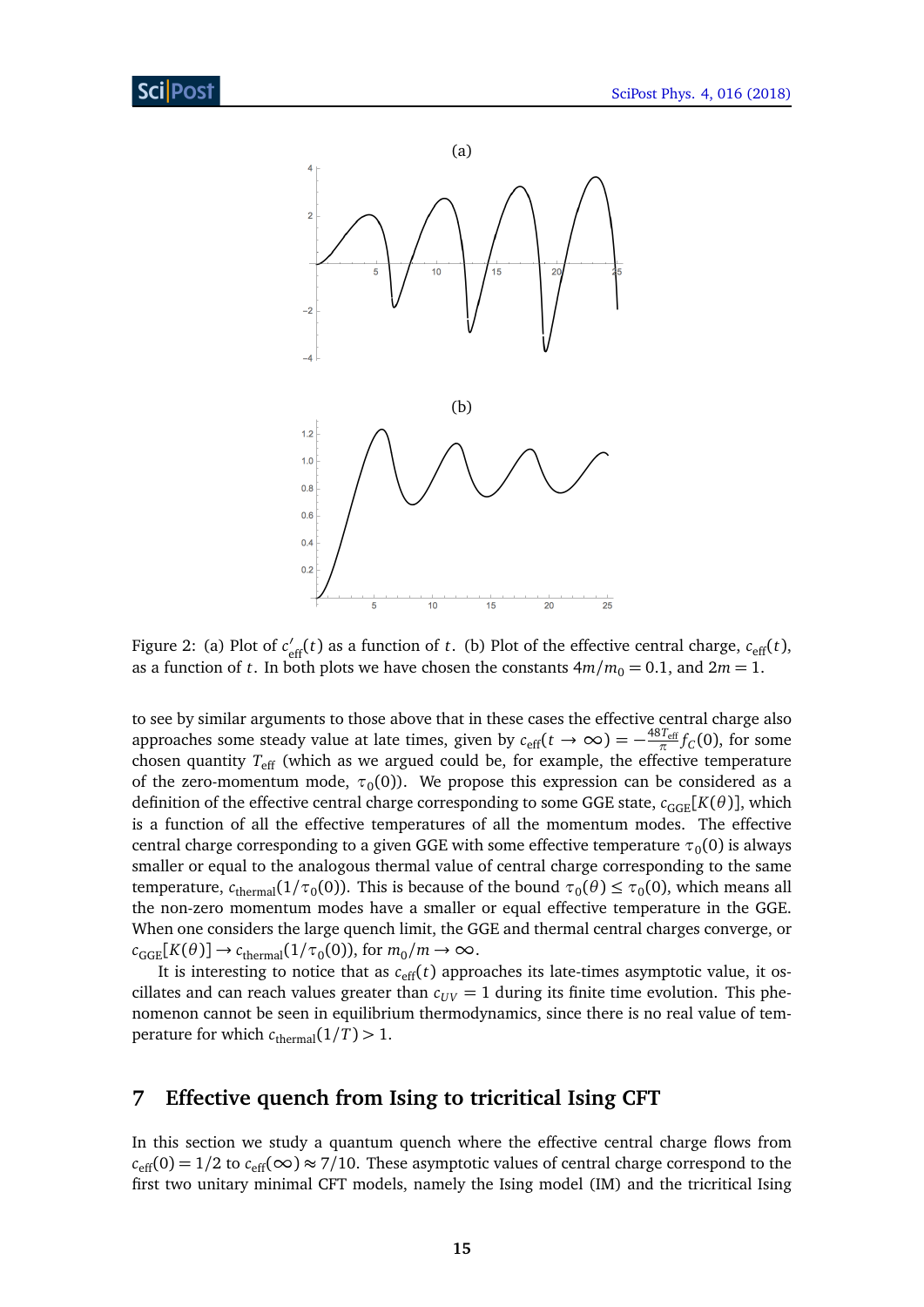model (TIM).

#### <span id="page-15-0"></span>**7.1 Massless flow from Tricritical Ising to Ising model at thermal equilibrium**

The unitary minimal models,  $\mathcal{M}_p$ , labeled by an integer,  $p \geq 3$ , have a central charge given by [[24](#page-28-4)]

<span id="page-15-2"></span>
$$
c_p = 1 - \frac{6}{p(p+1)},
$$
\n(32)

with IM and TIM corresponding to the models  $\mathscr{M}_3$  and  $\mathscr{M}_4$ , respectively. The primary operators of these models, *Φr*,*<sup>s</sup>* , labeled by integers, *r*,*s* have conformal weight

<span id="page-15-1"></span>
$$
\Delta_{r,s} = \frac{((p+1)r - ps)^2 - 1}{4p(p+1)}.
$$

It is known that if one perturbs the action of the unitary minimal model,  $\mathcal{M}_p$  with the operator *Φ*1,3 (with a positive coupling constant) this will result in an integrable theory of massless particles describing the RG flow between  $\mathscr{M}_p$  and  $\mathscr{M}_{p-1}$  [[6](#page-26-5)]. We are therefore interested in the integrable model with Hamiltonian

$$
H = H_{\mathcal{M}_4} + \lambda \int dx \Phi_{1,3}.
$$
 (33)

This deformation introduces a mass scale  $M \sim \lambda^{2\Delta_{1,3}-2}$ .

The spectrum of the Hamiltonian [\(33\)](#page-15-1) consists of massless fermionic particles, and bosons with mass *M*. The massive bosonic particles are highly unstable, so the thermodynamics of this model is dominated by the stable massless particles.

In the IR regime (for energies smaller than *M*), the theory [\(33\)](#page-15-1) can be described as a free massless fermion deformed by an irrelevant operator, with action

$$
S = \frac{1}{2\pi} \int (\psi \partial_{\tilde{z}} \psi + \bar{\psi} \partial_z \bar{\psi}) dz d\bar{z}
$$
  
 
$$
- \frac{1}{\pi^2 M^2} \int (\psi \partial_z \psi)(\bar{\psi} \partial_{\tilde{z}} \bar{\psi}) dz d\bar{z} + (\text{higher dimensional operators}), \qquad (34)
$$

where the massless fermions have been divided into left- and right- chirality components, *ψ* and  $\psi$ , respectively.

The S-matrix for the massless fermions of the model [\(33\)](#page-15-1) has been determined in [[6](#page-26-5)]. The massless particles can be divided into right movers and left movers, which all move at the speed of light. The energy and momentum of left and right movers can be parametrized using a rapidity variable, as

$$
E(\theta) = -p(\theta) = \frac{1}{2}Me^{-\theta}, \text{ for left movers,}
$$
  

$$
E(\theta) = p(\theta) = \frac{1}{2}Me^{\theta}, \text{ for right movers.}
$$

Left and right movers can be created with the operators  $A_I^\dagger$  $L^{\dagger}(\theta)$  and  $A_{I}^{\dagger}$  $R_R^{\dagger}(\theta)$ , respectively, which satisfy the algebra

$$
A_{L}^{\dagger}(\theta_{1})A_{L}^{\dagger}(\theta_{2}) = -A_{L}^{\dagger}(\theta_{2})A_{L}^{\dagger}(\theta_{1}),
$$
  
\n
$$
A_{R}^{\dagger}(\theta_{1})A_{R}^{\dagger}(\theta_{2}) = -A_{R}^{\dagger}(\theta_{2})A_{R}^{\dagger}(\theta_{1}),
$$
  
\n
$$
A_{R}^{\dagger}(\theta_{1})A_{L}^{\dagger}(\theta_{2}) = S(\theta_{1} - \theta_{2})A_{L}^{\dagger}(\theta_{2})A_{R}^{\dagger}(\theta_{1}),
$$
\n(35)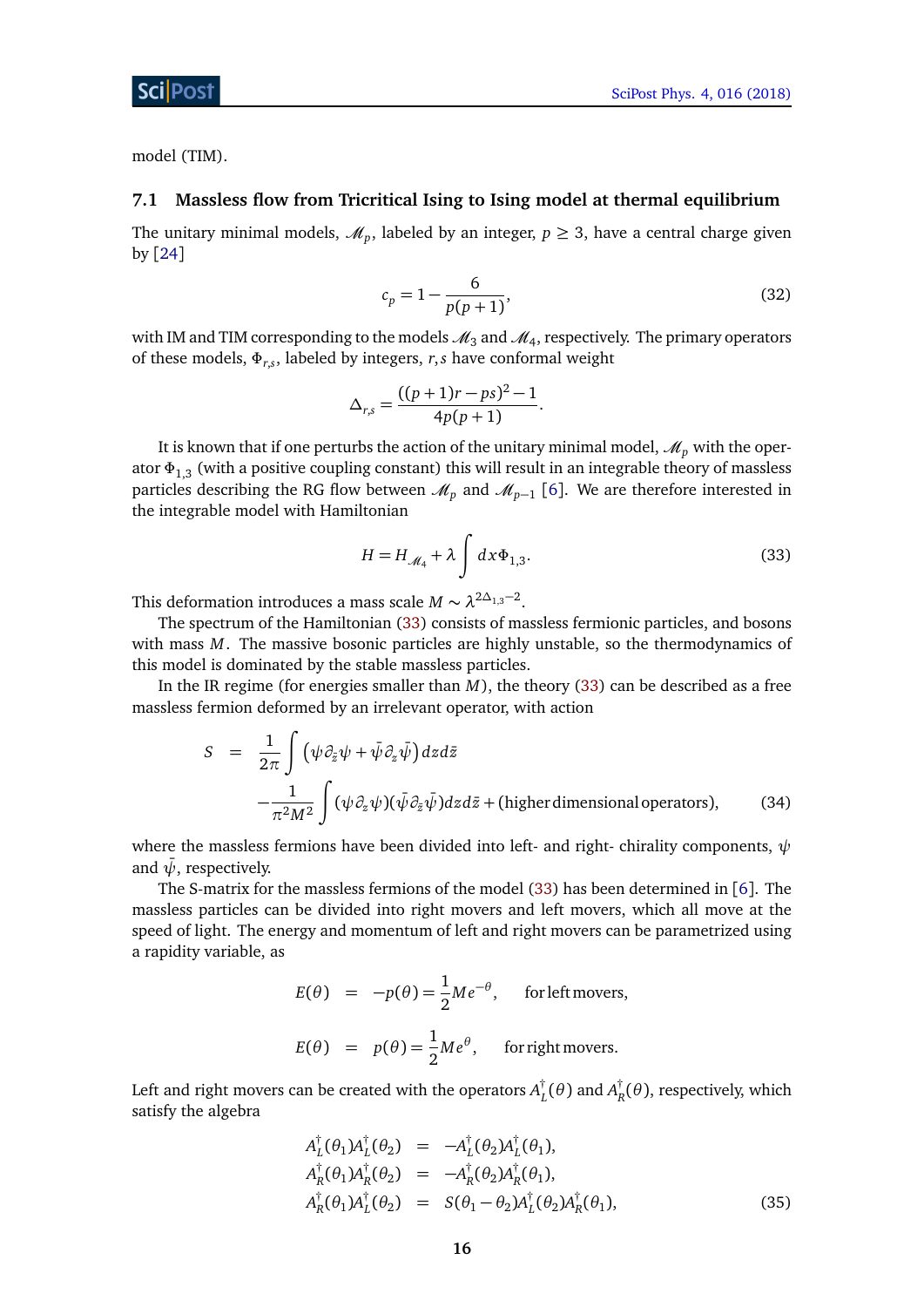with the S-matrix

$$
S(\theta) = -\tanh\left(\frac{\theta}{2} - \frac{i\pi}{4}\right). \tag{36}
$$

Thermodynamical quantities at equilibrium in the model [\(33\)](#page-15-1) can be computed by fixing two pseudo-energy functions,  $\varepsilon_1(\theta)$  and  $\varepsilon_2(\theta)$ , corresponding to the right and left moving fermions, respectively. These can be computed by solving the massless version of the TBA integral equation, which yields [[6](#page-26-5)]

<span id="page-16-0"></span>
$$
\varepsilon_1(\theta) = \frac{1}{2}MR e^{\theta} - \int \frac{d\theta'}{2\pi} \varphi(\theta - \theta') \log\left(1 + e^{-\varepsilon_2(\theta')}\right),
$$
  

$$
\varepsilon_2(\theta) = \frac{1}{2}MR e^{-\theta} - \int \frac{d\theta'}{2\pi} \varphi(\theta - \theta') \log\left(1 + e^{-\varepsilon_1(\theta')}\right),
$$
 (37)

where we use

$$
\varphi(\theta) = -i \frac{d \log S(\theta)}{d \theta} = \frac{1}{\cosh(\theta)}.
$$

The system of equations [\(37\)](#page-16-0) is simplified by noticing the symmetry  $\varepsilon_1(\theta) = \varepsilon_2(-\theta)$ , which allows one to write these as a single integral equation in terms of  $\varepsilon = \varepsilon_1$ ,

$$
\varepsilon(\theta) = \frac{1}{2}MR e^{\theta} - \int \frac{d\theta'}{2\pi} \varphi(\theta + \theta') \log(1 + e^{-\varepsilon(\theta')}).
$$
\n(38)

The thermal effective central charge is given by

<span id="page-16-1"></span>
$$
c_{\text{thermal}}(R) = \frac{3MR}{2\pi^2} \int_{-\infty}^{\infty} d\theta e^{\theta} \log(1 + e^{-\varepsilon(\theta)}) \,. \tag{39}
$$

It is expected that the high-energy dynamics of the theory [\(33\)](#page-15-1) is dominated by the TIM, with  $c = 7/10$ , and at low energies, the dynamics should be effectively that of the IM with  $c = 1/2$ . This desired behavior is indeed observed from [\(39\)](#page-16-1), where it can be seen that  $c_{\text{thermal}}(0) = 7/10$  and  $c_{\text{thermal}}(\infty) = 1/2$  [[6](#page-26-5)].

The high temperature limit of [\(39\)](#page-16-1) can be extracted by observing that for small *MR*, the function  $L(\theta) = \log(1 + e^{-\varepsilon(\theta)})$  has the shape of a plateau with

<span id="page-16-2"></span>
$$
L(\theta) = \begin{cases} 0, & \text{for } \theta \gg \log\left(\frac{2}{MR}\right), \\ \log\left(1 + e^{-\epsilon_0}\right), & \text{for } -\log\left(\frac{2}{MR}\right) \ll \theta \ll \log\left(\frac{2}{MR}\right), \\ \log(2), & \text{for } \theta \ll -\log\left(\frac{2}{MR}\right), \end{cases} \tag{40}
$$

where  $\varepsilon_0$  is the solution of the transcendental equation

<span id="page-16-3"></span>
$$
\varepsilon_0 = -\frac{1}{2}\log\left(1 + e^{-\varepsilon_0}\right).
$$

The integral in [\(39\)](#page-16-1) can be shown to localize and receive contributions only from the edges of the plateau [\(40\)](#page-16-2),  $\theta \approx \pm \log(\frac{2}{MR})$ , which yields the desired result  $c_{\text{thermal}}(0) = 7/10$ . The details of this computation can be found in [[6](#page-26-5)].

In the  $MR \to \infty$  limit, we can use the approximation  $\varepsilon(\theta) = \frac{1}{2}MRe^{\theta}$ , such that

$$
\lim_{R \to \infty} c_{\text{thermal}}(R) = \frac{3MR}{2\pi^2} \int_{-\infty}^{\infty} d\theta e^{\theta} \log\left(1 + e^{-\frac{1}{2}MRe^{\theta}}\right) = \frac{1}{2}.
$$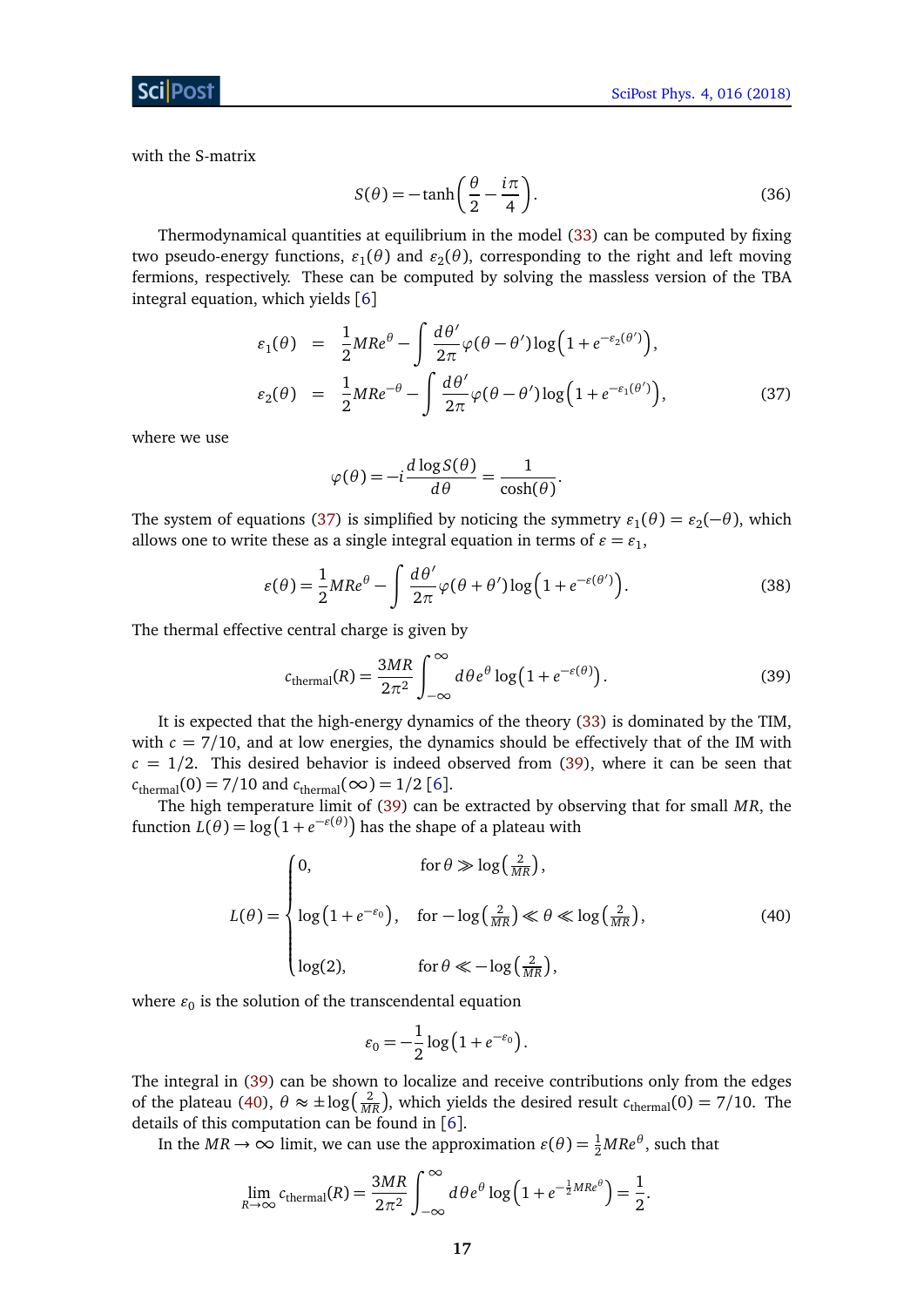#### <span id="page-17-0"></span>**7.2 Massless flow out of equilibrium**

We now consider a quantum quench of the model  $(33)$  where at  $t = 0$  we suddenly switch the mass parameter from  $M_0$  to  $M$ . We consider the initial state to be the ground state of the pre-quench Hamiltonian. The initial effective central charge,  $c_{\text{eff}}(0)$  therefore corresponds to the zero-temperature value of [\(39\)](#page-16-1), *i.e.*  $c_{\text{eff}}(0) = 1/2$ .

We will only be interested in the limit of a very energetic quench, where  $M_0 \gg M$ , such that at infinite times, the system is described by a large effective temperature,  $T_{\text{eff}} = M_0/4 \gg M$ . We then expect  $\lim_{t\to\infty} c_{\text{eff}}(t) \approx 7/10$ .

In the limit of the highly energetic quench, similarly to the quenches of CFT's, we assume that the initial state can be properly described by applying an extrapolation length to the Dirichlet boundary state:

$$
|\Psi_0\rangle \approx e^{-H\tau_0}|D\rangle.
$$

This means that physical observables can be computed by approximating the initial state to be given by [\(22\)](#page-10-1), with the function  $K(\theta)$  dominated only by the extrapolation length,

$$
|K(\theta)| \approx e^{-\frac{M}{M_0}e^{\theta}},\tag{41}
$$

where we have taken  $\tau_0 = 1/M_0$ .

The initial state given by [\(41\)](#page-16-3) can be used in a massless version of the BTBA, such that the boundary free energy is given by

<span id="page-17-1"></span>
$$
f_C(\tau) = -\frac{M}{4\pi} \int_{-\infty}^{\infty} d\theta \frac{1}{2} e^{\theta} \log \left[ 1 + e^{-\varepsilon(\theta,\tau) - 2\frac{M}{M_0}e^{\theta}} \right],
$$

with

$$
\varepsilon(\theta,\tau) = M\tau e^{\theta} - \int_{-\infty}^{\infty} \varphi(\theta-\theta') \log\left[1+e^{-\varepsilon(\theta,\tau)-2\frac{M}{M_0}e^{\theta}}\right],
$$

and  $2f_s = -f_c(0)$ . We can then define the function

$$
c'_{\rm eff}(t) = \frac{1}{2} + c_{\rm thermal}(4/M_0) - \text{Re}\left\{\frac{3M(2it + 4/M_0)}{\pi^2} \int_{-\infty}^{\infty} d\theta \frac{1}{2} e^{\theta} \log\left[1 + e^{-\varepsilon(\theta, it) - 2\frac{M}{M_0}e^{\theta}}\right]\right\},\tag{42}
$$

and we define the effective central charge as the time average of [\(42\)](#page-17-1).

It is easy to show that  $c'_{\text{eff}}(t)$  as given in [\(42\)](#page-17-1) flows from 1/2 at  $t = 0$ , to 7/10 at  $t \to \infty$ , for  $M \ll M_0$ . At  $t = 0$ , the third term in the right-hand side of [\(42\)](#page-17-1) reduces to the thermal value –*c*<sub>thermal</sub>(4/*M*<sub>0</sub>), given in [\(39\)](#page-16-1), cancelling with the second term in the right hand side of [\(42\)](#page-17-1). At very large times, we can approximate

<span id="page-17-2"></span>
$$
\varepsilon(\theta, \mathrm{i} t) \to M \mathrm{i} t e^{\theta},
$$

so that

$$
\lim_{t \to \infty} c'_{\text{eff}}(t) = \frac{1}{2} + c_{\text{thermal}}(4/M_0) \n- \text{Re} \left\{ \frac{3M(2it + 4/M_0)}{\pi^2} \int_{-\infty}^{\infty} d\theta \frac{1}{2} e^{\theta} \log \left[ 1 + e^{-(2it + 4/M_0)\frac{1}{2}Me^{\theta}} \right] \right\} \n= \frac{1}{2} + c_{\text{thermal}}(4/M_0) - \frac{1}{2}.
$$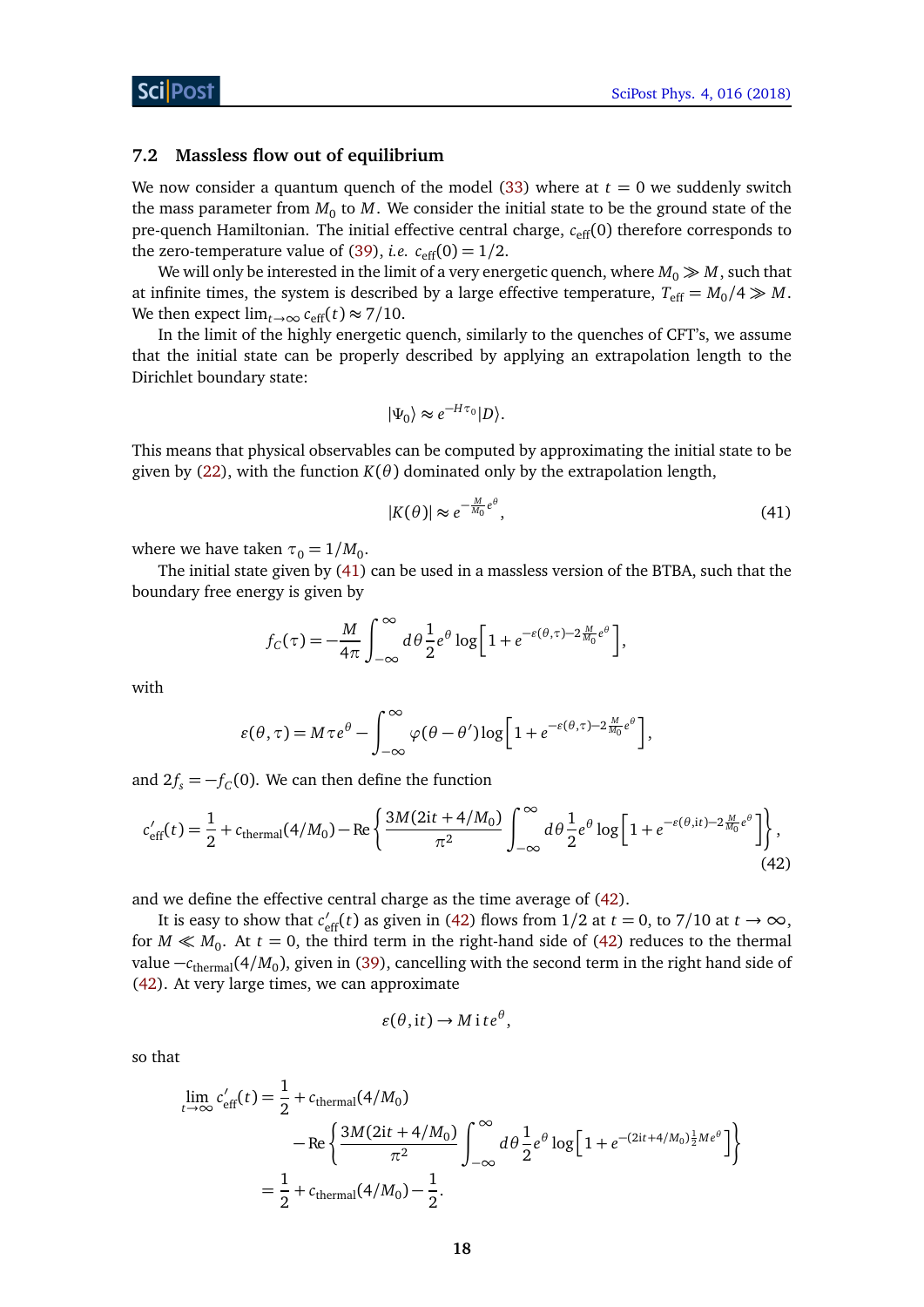Large values of  $M_0$  correspond to a large effective temperature, which means, as we discussed in the previous subsection, that  $c_{\text{thermal}}(4/M_0) \approx 7/10$ , as expected.

Since the function  $c'_{\text{eff}}(t)$  in this case already approaches a constant value at late times, The time-averaged effective central charge,  $c_{\text{eff}}(t)$  will converge to the same constant value at late times. Therefore we confirm that the function  $c_{\text{eff}}(t)$  indeed interpolates between  $1/2$  at  $t = 0$  and 7/10 at  $t \to \infty$ , as is expected.

It is interesting to notice that while it is relatively straightforward to design a quantum quench where the central charge flows from the IM value of 1*/*2, to the TIM value of 7*/*10, it seems to be impossible to design a quench where the central charge flows from TIM to IM. An initial state such that  $c_{\text{eff}}(t=0) = 7/10$ , corresponds to considering the theory with Hamilto-nian [\(33\)](#page-15-1) at very high temperatures. If we want that at infinite times,  $c_{\text{eff}}(t \to \infty) \approx 1/2$ , we would need the late-time dynamics to resemble the low-temperature regime of [\(33\)](#page-15-1), that is, the quantum quench must introduce a large negative amount of energy into the system.

Quantum quenches from a thermal initial state in a free theory have been studied in [[22](#page-28-3)]. While it was shown that a quantum quench can indeed introduce negative energy into the system (the effective temperature at late times is lower than the temperature of the initial state, therefore called a "cold quench" in  $[22]$  $[22]$  $[22]$ ), it was found that the amount of negative energy a quench can introduce is bounded. In a cold quantum quench of a free boson from a thermal initial state, the lowest value the effective temperature at late times can be is half of the initial temperature. If this result can be generalized to interacting theories, it would imply that if one starts at a very high initial temperature (such that  $c_{\text{thermal}} \approx 7/10$  in our model), a cold quench cannot reduce the effective temperature down to a value low enough such that  $c_{\text{eff}}(t \to \infty) = 1/2$ .

We can then conclude that it is not difficult to design a quench where the dynamics effectively flow from IM to TIM. The reversed quench, flowing from TIM to IM, seems to be impossible with our methods. The results of this section can also be easily generalized to quenches between any two adjacent unitary minimal models,  $\mathcal{M}_p$  and  $\mathcal{M}_{p+1}$ , by considering a theory with Hamiltonian

$$
H = H_{\mathcal{M}_{p+1}} + \lambda \int dx \, \Phi_{1,3}.
$$

The Hamiltonian [\(43\)](#page-17-2) describes the massless RG flow between the minimal models  $\mathcal{M}_p$  and  $\mathcal{M}_{p+1}$ . The TBA equations for the massless particles of [\(43\)](#page-17-2) was found in [[6](#page-26-5)], where it can be shown that at low temperatures, the effective central charge is that of  $\mathscr{M}_p$ , and at high temperatures, the effective central charge is that of  $\mathscr{M}_{p+1}.$  It is then easy to design a quantum quench where the time-dependent effective central charge flows from the value corresponding to  $\mathcal{M}_p$  at  $t = 0$ , to a value approaching that of  $\mathcal{M}_{p+1}$  at  $t \to \infty$ . This would be done by starting from the zero-temperature ground state of [\(43\)](#page-17-2), and suddenly making a large change in the *λ* parameter, inducing a large effective temperature.

#### <span id="page-18-0"></span>**8 Quench into the staircase model**

In this section we will study quantum quenches into the staircase model, which was introduced in [[7](#page-26-6)]. The staircase model can be understood as an analytic continuation of the sinh-Gordon model, with action

<span id="page-18-1"></span>
$$
S = \int d^2x \left( \frac{1}{2} \partial_\mu \phi \partial^\mu \phi - \frac{m^2}{g^2} \cosh g \phi \right),
$$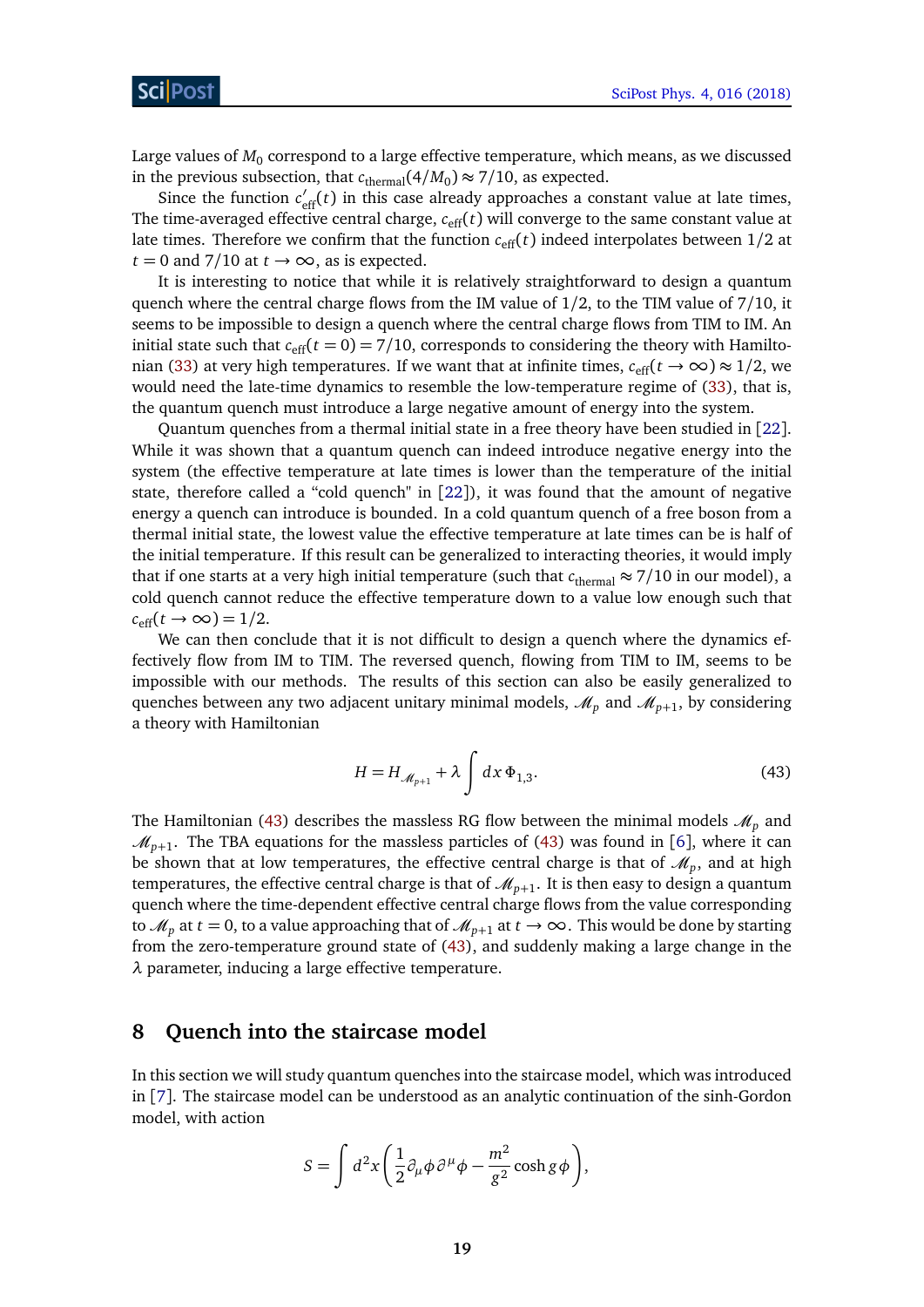

Figure 3: Schematic plot (note that this is not an actual numerical evaluation of the TBA equations) of the thermal central charge in the staircase model as a function of log(2*/mR*). For high temperatures, the central charge reaches plateaus given by the central charges of the unitary minimal models.

where *m* is a mass scale and *g* the coupling constant. This is an integrable model with a single species of massive particles, and the S-matrix is known to be

$$
S(\theta) = \frac{\sinh \theta - i \sin \gamma}{\sinh \theta + i \sin \gamma},
$$

where we define the constant  $\gamma = \pi g^2/(8\pi + g^2)$ . This S-matrix can be inserted into the TBA formalism, to compute the thermal effective central charge  $c_{\text{thermal}}(R)$ . It is not difficult to see that at low temperatures,  $c_{\text{thermal}}(\infty) = 0$ , while at high temperatures  $c_{\text{thermal}}(0) = 1$ , as is expected.

The staircase model is obtained from the sine-Gordon TBA equations by performing the analytic continuation  $\gamma = \frac{\pi}{2} \pm i\vartheta_0$ , where  $\vartheta_0$  is real, and then letting  $\vartheta_0$  tend to infinity. As we will see in the following subsection, the thermal effective central charge,  $c_{\text{thermal}}(R)$  still interpolates between the values of 0 and 1 at low and high temperatures, however, as we increase the value of  $\vartheta_0$ , the effective charge develops a series of plateaus (or a "staircase") as a function of *mR*, as pictured in Figure 3. The values of the central charge at these plateaus are given by Eq. [\(32\)](#page-15-2), corresponding to the central charges of all the unitary minimal models.

In the next subsection, we examine the TBA equations of the staircase model, and review how the staircase structure in  $c_{\rm thermal}(R)$  arises at large  $\vartheta_0.$  We then study the effective central charge after a quantum quench into the staircase model, for high energy quenches, with very large effective temperature. We find that at very early times after the quench, the effective central charge passes through a series of steps, however the values of the central charge at these steps are shifted away from the values in [\(32\)](#page-15-2).

#### <span id="page-19-0"></span>**8.1 The staircase model at thermal equilibrium**

The thermal effective central charge in the staircase model is given by Equations [\(8\)](#page-5-0) and [\(9\)](#page-5-1), using the kernel

$$
\varphi(\theta) = -i\frac{d}{d\theta}\ln S(\theta) = \frac{1}{\cosh(\theta + \vartheta_0)} + \frac{1}{\cosh(\theta - \vartheta_0)}.
$$
\n(44)

The steps in the central charge only appear in the  $\vartheta_0 \to \infty$  limit, while simultaneously reducing the value of *mR*. In this limit, the kernel [\(44\)](#page-18-1) acquires the shape of two individual localized lumps, centered around the values  $\theta = \pm \vartheta_0$ . Equation [\(8\)](#page-5-0) then couples the pseudoenergy  $\varepsilon(\theta)$  to  $\varepsilon(\theta')$  with  $\theta' \approx \theta \pm \vartheta_0$ . At small values of *mR*, the function  $L(\theta) = \log\left(1+e^{-\varepsilon(\theta)}\right)$  acquires the shape of a plateau with non-zero values only in the inter $val - log(2/mR)$   $\ll$   $θ$   $\ll$   $log(2/mR)$ , as pictured in Figure 4. It is then easy to see that as long as  $\log(2/mR) \ll \vartheta_0/2$ , the second term in equation [\(8\)](#page-5-0) does not contribute, and the pseudo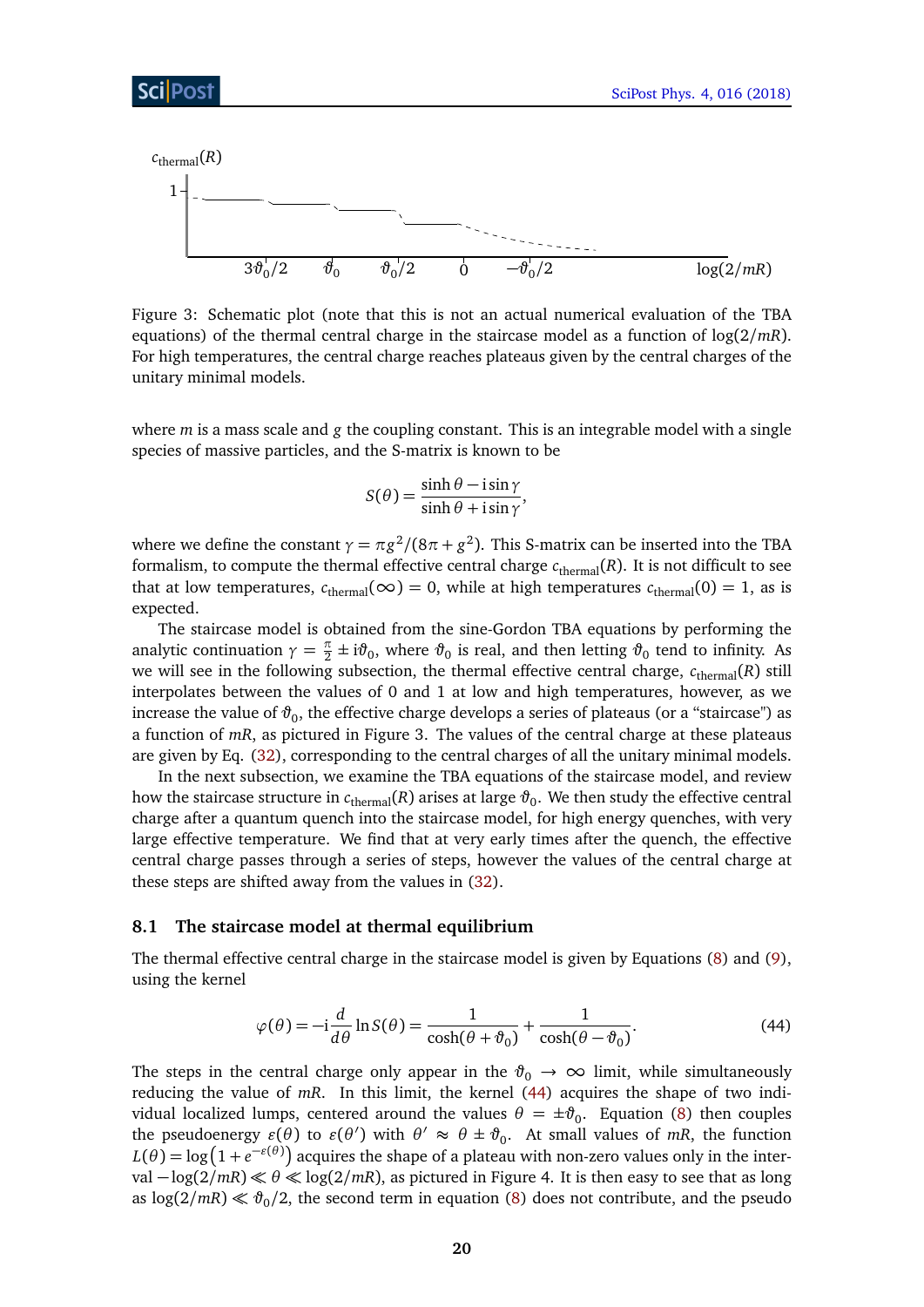

Figure 4: A plot of the function  $L(\theta) = \log[1 + \exp(-mR \cosh \theta)]$ , vs  $\theta$ , where we have chosen the small value  $mR = .01$ .

energy is given by  $\varepsilon(\theta) = m \cosh \theta$ , that is, the TBA equations are those of a free fermion. We then reach the first plateau in the staircase model by taking the high temperature limit, with very small  $mR$ , while keeping  $\log(2/mR) \ll \vartheta_0/2$ , where the central charge is given by the free fermion value,  $c = 1/2$ .

The second term in the right-hand side of [\(8\)](#page-5-0) contributes to  $\varepsilon(\theta)$  once the  $L(\theta)$  plateau becomes wide enough to reach the values  $\theta \approx \pm \vartheta_0$ . The new contributions to the pseudo energy come from the two localized lumps of the  $\varphi(\theta)$  kernel, which means, the pseudo energy can be divided in two contributions,  $\varepsilon_1(\theta) = \varepsilon(\theta + \vartheta_0)$  and  $\varepsilon_2(\theta) = \varepsilon(\theta - \vartheta_0)$ . The TBA equations in this case turn out to be equivalent to the ones discussed in Section [\(7.1\)](#page-15-0), with  $\varepsilon_{1,2}(\theta)$  describing the left and right moving massless particles, which characterize the RG flow from TIM to IM. At high temperatures, in the region  $\vartheta_0/2 \ll \log(2/mR) \ll \vartheta_0$ , the central charge reaches the plateau at the value  $c = 7/10$  corresponding to the TIM.

One can continue decreasing the value of *mR*, which has the effect of widening the nonzero region of the function  $L(\theta)$ . A change in behavior in the TBA equations occurs every time that  $\log(2/mR)$  reaches the value of an integer multiple of  $\vartheta_0/2$ , where as was shown in [[7](#page-26-6)], the pseudo energy can effectively split into a higher number of relocalized pseudo energies, which describe the massless flow between adjacent minimal models. In particular, if one focuses on the region where  $(p-3)θ_0/2$  ≪  $log(2/mR)$  ≪  $(p-2)θ_0/2$ , the effective central charge reaches the plateau at the value  $c = 1 - 6/[p(p+1)]$ , corresponding to the  $\mathcal{M}_p$ minimal model.

#### <span id="page-20-0"></span>**8.2 The staircase model out of equilibrium**

We now examine the staircase model after a quantum quench. In particular, we will consider the initial state to be the ground state of a free boson, of mass  $m_0$ . At time  $t=0$  we suddenly turn on the interaction term, with the value of coupling constant given by  $\gamma=\frac{\pi}{2}+{\rm i}\vartheta_0$ , as well as simultaneously changing the particle mass to *m*. The reason we focus on this particular quench protocol is that the initial state corresponding to such a quench in the sinh-Gordon model has been studied in Ref. [[21,](#page-28-2) [25](#page-28-5)], where it has been found that it is very well approximated by [\(22\)](#page-10-1), with

<span id="page-20-1"></span>
$$
K(\theta) = K_{\text{free}}(\theta) K_{\text{Dirichlet}}(\theta),\tag{45}
$$

where  $K_{\text{free}}(\theta)$  describes the mass quench of a free boson, and is given in Eq. [\(25\)](#page-11-2);  $K_{\text{Dirichlet}}(\theta)$ corresponds to the (non-normalizable) state given by considering Dirichlet boundary conditions, which can be found to be [[26](#page-28-6)]

<span id="page-20-2"></span>
$$
K_{\text{Dirichlet}}(\theta) = \mathrm{i} \tanh(\theta/2) \frac{\cosh(\theta/2 - \mathrm{i}\gamma/4) \sinh(\theta/2 + \mathrm{i}(\gamma + 1)/4)}{\sinh(\theta/2 + \mathrm{i}\gamma/4) \cosh(\theta/2 - \mathrm{i}(\gamma + 1)/4)}.
$$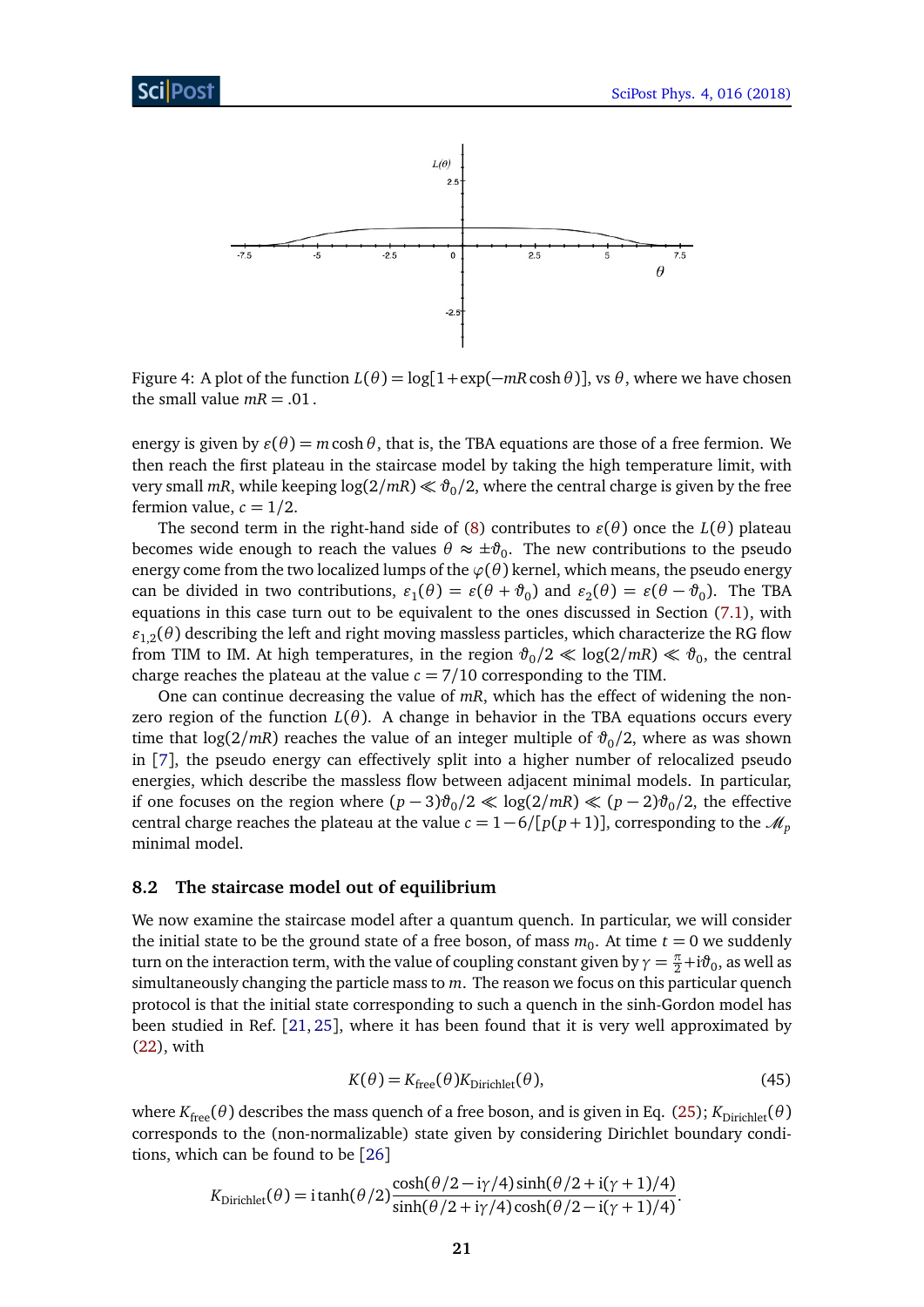We will assume that the initial state [\(45\)](#page-20-1) is still valid when we analytically continue to complex values of the coupling constant. As we have done in previous sections, we will now focus only on very energetic quantum quenches, for which  $m \ll m_0$ . In this limit, the details of the initial state become less important, and we can approximate it with the simple extrapolation length,

$$
|K(\theta)| \approx e^{-2\frac{m}{m_0}\cosh\theta},
$$

for large values of *θ*.

The initial state for the quench is the ground state of the Hamiltonian of a free massive boson. We therefore set  $c_{\text{eff}}(t=0) = 0$ . Using the formula [\(23\)](#page-10-2), we can write the function

$$
c'_{\text{eff}}(t) = \text{Re}\left[\frac{12m}{\pi^2 m_0} \int_{-\infty}^{\infty} d\theta \cosh\theta H(\theta,0) - \frac{3m(2it + 4/m_0)}{\pi^2} \int_{-\infty}^{\infty} d\theta \cosh\theta H(\theta, it)\right], (46)
$$

with

<span id="page-21-0"></span>
$$
H(\theta, \tau) = \log \left[ 1 + e^{-4 \frac{m}{m_0} \cosh \theta - \varepsilon(\theta, \tau)} \right],
$$

and

$$
\varepsilon(\theta,\tau) = 2m\tau\cosh\theta - \int_{-\infty}^{\infty} d\theta' \left[ \frac{1}{\cosh(\theta - \theta' + \vartheta_0)} + \frac{1}{\cosh(\theta - \theta' - \vartheta_0)} \right] H(\theta',\tau). \quad (47)
$$

At long times, we have  $\varepsilon(\theta, it) \approx 2m$  *it* cosh  $\theta$ . The integrand in the second term in the righthand-side of [\(46\)](#page-20-2) becomes highly oscillatory, and after time-averaging, its contribution to  $c_{\text{eff}}(t)$  vanishes. The effective central charge at late times is then given by

<span id="page-21-1"></span>
$$
\lim_{t \to \infty} c_{\text{eff}}(t) = \text{Re}\left[\frac{12m}{\pi^2 m_0} \int_{-\infty}^{\infty} d\theta \cosh\theta H(\theta, 0)\right] = c_{\text{thermal}}\left(\frac{4}{m_0}\right).
$$

We assume that the effective temperature,  $T_{\rm eff} = 4/m_0$  is very high, such that the value of *c*thermal(4*/m*<sup>0</sup> ) lies in one of the plateaus discussed in the previous subsections. To be more specific, we can select a value of  $m_0$ , such that  $(p-3)\vartheta_0/2 \ll \log(m_0/2m) \ll (p-2)\vartheta_0/2$ , for some integer, *p*, such that  $c_{\text{thermal}}(4/m_0) \approx 1 - 6/[p(p+1)]$ . This result arises from the fact that the function  $H(\theta, 0)$  is the same as the  $L(\theta)$  function discussed in the previous subsection. The function  $H(\theta, 0)$  at very large  $m_0$  acquires the shape of a plateau that is non-zero only in the region  $-\log(m_0/2m) \ll \theta \ll \log(m_0/2m)$ . The value of  $c_{\text{eff}}(\infty)$  then depends on the integer number of times that  $\vartheta_0$  fits in this interval.

We can now observe that the time evolution of the central charge described by [\(46\)](#page-20-2) also exhibits a "staircase" structure at very short times, where the value of the effective central charge reaches a series of plateaus as a function of time. To see this staircase structure, we study the function  $\text{Re}[H(\theta, \text{it})]$  at very short times.

We first consider the function  $Re[H(\theta, it)]$  in the regime  $1 \ll \log(1/mt) \ll \vartheta_0/2 \ll \log(m_0/2m)$ . In this regime, the function Re [*H*( $\theta$ , it)] aqcuires the shape shown in Figure 5. This function has a nearly constant value in the plateau given  $by -log(1/mt) \ll \theta \ll log(1/mt)$ . In the regions  $-log(m_0/2m) \ll \theta \ll -log(1/mt)$  and  $\log(1/mt) \ll \theta \ll \log(m_0/2m)$ , the function of  $\theta$  is very highly oscillatory. In the regions  $\theta \ll -\log(m_0/2m)$  and  $\log(m_0/2m) \ll \theta$ , the function vanishes exponentially to zero.

We now argue that when we insert  $H(\theta, it)$  into [\(47\)](#page-21-0), and integrate over all  $\theta$ , the highly oscillatory, and exponentially vanishing regions in Figure 5 do not contribute to the function  $\varepsilon(\theta, it)$ . The only contributions to  $\varepsilon(\theta, it)$  will come from the constant nonzero values of  $Re[H(\theta, it)]$ . As was discussed for the thermal central charge in the previous subsection, the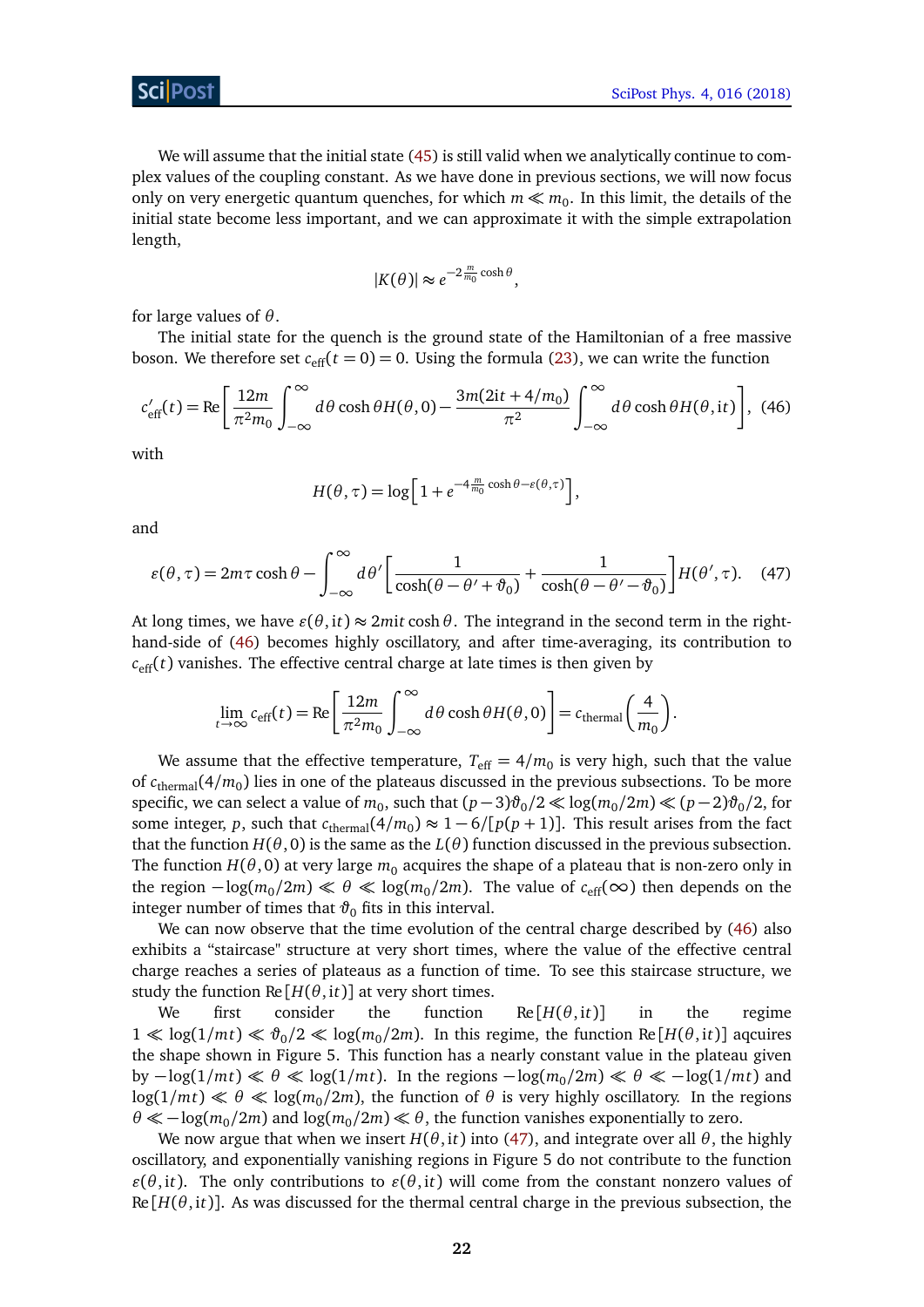

Figure 5: A plot of the function  $10L(\theta) = 10 \text{Re}H(\theta, \text{it}) = 10 \text{Re} \log[1 + \exp((-4m/m_0 -$ 2*m*i*t*) cosh*θ*)] (where the overall factor of 10 is only inserted for better visibility), vs *θ*, where we have chosen the small values  $4m/m_0 = 10^{-12}$  and  $2mt = 10^{-4}$ .

value of the effective central charge,  $c_{\text{eff}}(t)$  then simply depends on the integer number of times that the value of  $\vartheta_0$  fits in the interval  $(-\log(1/mt), \log(1/mt))$ . The number of times that *ϑ*<sup>0</sup> can fit in this interval increases as we reduce *mt*.

We now suppose that the pre-quench mass,  $m_0$ , , is such that  $(p-3)\vartheta_0/2 \ll \log(m_0/2m) \ll (p-2)\vartheta_0/2$ . At time  $t = 0$ , the function Re[*H*( $\theta$ , 0)] is dominated by the non-zero constant value in the plateau  $-\log(m_0/2m) \ll \theta \ll \log(m_0/2m)$ , and has no oscillatory behavior. At this point, the two terms in the right-hand side of [\(46\)](#page-20-2) cancel each other, and  $c_{\text{eff}}(t=0) = 0$ . The shape of Re [ $H(\theta, it)$ ] remains unchanged until the time reaches the interval  $(p-4)\vartheta_0/2 \ll \log(1/mt) \ll (p-3)\vartheta_0/2$ , where now  $\vartheta_0$  fits one less integer time in the constant, non-oscillatory region of Re  $[H(\theta, it)]$ , given by  $|\theta| \ll \log(1/mt)$ . From [\(46\)](#page-20-2), it is easy to see that within this time interval, the (non-time-averaged function)  $c'_{\text{eff}}(t)$  reaches the steady value

$$
c'_{\text{eff}}(t)|_{(p-3)\vartheta_0/2 \ll \log(1/mt) \ll (p-4)\vartheta_0/2} = -\frac{6}{p(p+1)} + \frac{6}{(p-1)p}.
$$

The effective central charge will again remain at this constant value until the time reaches the next interval,  $(p-5)\vartheta_0/2 \ll \log(1/mt) \ll (p-4)\vartheta_0/2$ , where the central charge will increase to the next plateau. The function  $c'_{\text{eff}}(t)$  will change its value whenever the time enters a new interval  $(p - k - 3)\vartheta_0/2 \ll \log(1/mt) \ll (p - k - 2)\vartheta_0/2$ , for some integer *k*, such that 0 ≤ *k* ≤ *p* − 3. During such an interval, one finds

$$
c'_{\text{eff}}(t)|_{(p-k-3)\vartheta_0/2 \ll \log(1/mt) \ll (p-k-2)\vartheta_0/2} = c_p - c_{p-k}
$$
  
= 
$$
-\frac{6}{p(p+1)} + \frac{6}{(p-k)(p-k+1)}.
$$
 (48)

It is easy to see that when we time-average the function [\(48\)](#page-21-1) to obtain the effective central charge, the same staircase structure is maintained for  $c_{\text{eff}}(t)$ . This is because the staircase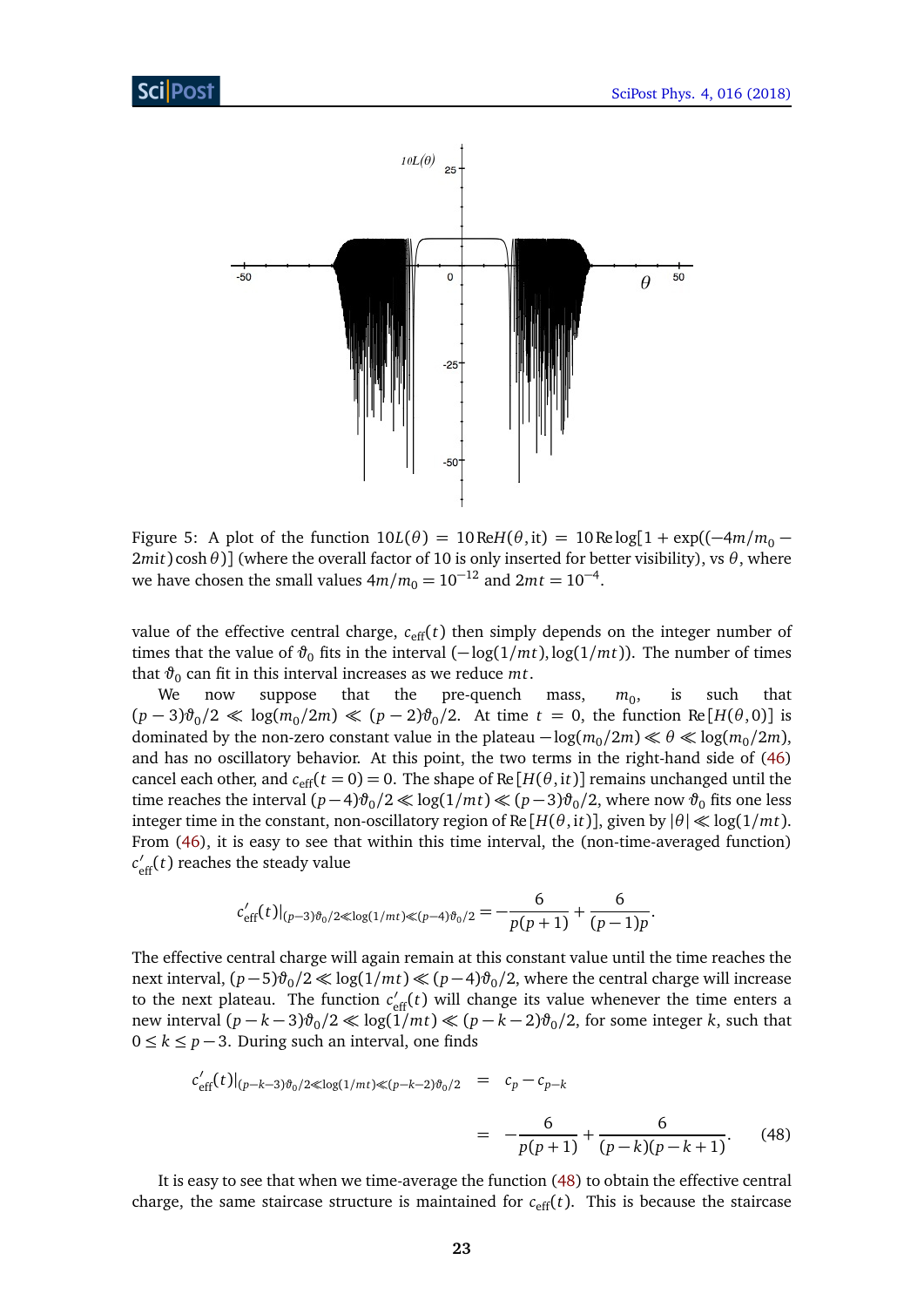

Figure 6: Schematic plot (note that this is not an actual numerical evaluation of Eq. [\(46\)](#page-20-2)) of the time evolution of the effective central charge after a quantum quench into the staircase model. The plot corresponds to an initial mass  $m_0$ , such that  $(p-3)\vartheta_0/2 \ll \log(m_0/2m) \ll (p-2)\vartheta_0/2$ , with *p* = 7. At infinite times, the effective central charge reaches the stationary value,  $c = 25/28$ , corresponding to the  $\mathcal{M}_7$  minimal model.

structure occurs in a logarithmic time scale. When we time-average in a linear time scale, the duration of each step of the staircase is much longer than the duration of all the previous steps, such that each steps dominates the time average. Explicitly, the function  $c'_{\text{eff}}(t)$  stays in the *k*-th step of the staircase for the duration of the time interval  $e^{-(p-k-2)\vartheta_0/2} \ll m t \ll e^{-(p-k-3)\vartheta_0/2}$ , while the duration of all the previous steps combined is given by  $0 \ll mt \ll e^{-(p-k-2)\vartheta_0/2}$ . The ratio of the duration of the *k*-th step compared to the duration of all the previous steps, is then given by

<span id="page-23-1"></span>
$$
\frac{\Delta t_{k-\text{th step}}}{\Delta t_{\text{previous steps}}} = \frac{e^{-(p-k-3)\vartheta_0/2} - e^{-(p-k-2)\vartheta_0/2}}{e^{-(p-k-2)\vartheta_0/2}},
$$

which in the limit,  $\vartheta_0 \rightarrow \infty$  becomes

$$
\frac{\Delta t_{k-\text{th step}}}{\Delta t_{\text{previous steps}}} \to e^{\vartheta_0/2},
$$

such that the duration of each step is exponentially larger than the combined duration of all previous steps. This implies that after time-averaging the function  $c'_{\text{eff}}(t)$ , it will preserve the same staircase structure, so the effective central charge satisfies

$$
c_{\text{eff}}(t)|_{(p-k-3)\vartheta_0/2 \ll \log(1/mt) \ll (p-k-2)\vartheta_0/2} = -\frac{6}{p(p+1)} + \frac{6}{(p-k)(p-k+1)}.
$$
 (49)

The steps in the central charge given by [\(49\)](#page-23-1) occur only at very short times after the quench. This behavior is analogous to how at thermal equilibrium, the steps in the central charge can only be observed at very high temperatures. In Figure 6, we present a schematic plot of the time evolution of the effective central charge for a given value of *p*.

#### <span id="page-23-0"></span>**9 Conclusions**

We have proposed a definition for a time-dependent effective central charge that describes a massive field theory after a quantum quench. Quantum quenches from a pure initial state introduce an extensive amount of energy into the system, such that at long times the state can be described by some finite effective temperature(s). As is expected, the effective central charge at large times is higher or equal to that at  $t = 0$ , corresponding to a higher temperature state.

This general relation between the value of the effective central charge at  $t = 0$  and  $t \to \infty$ is tied to the fact that the thermal equilibrium effective central charge itself has constraints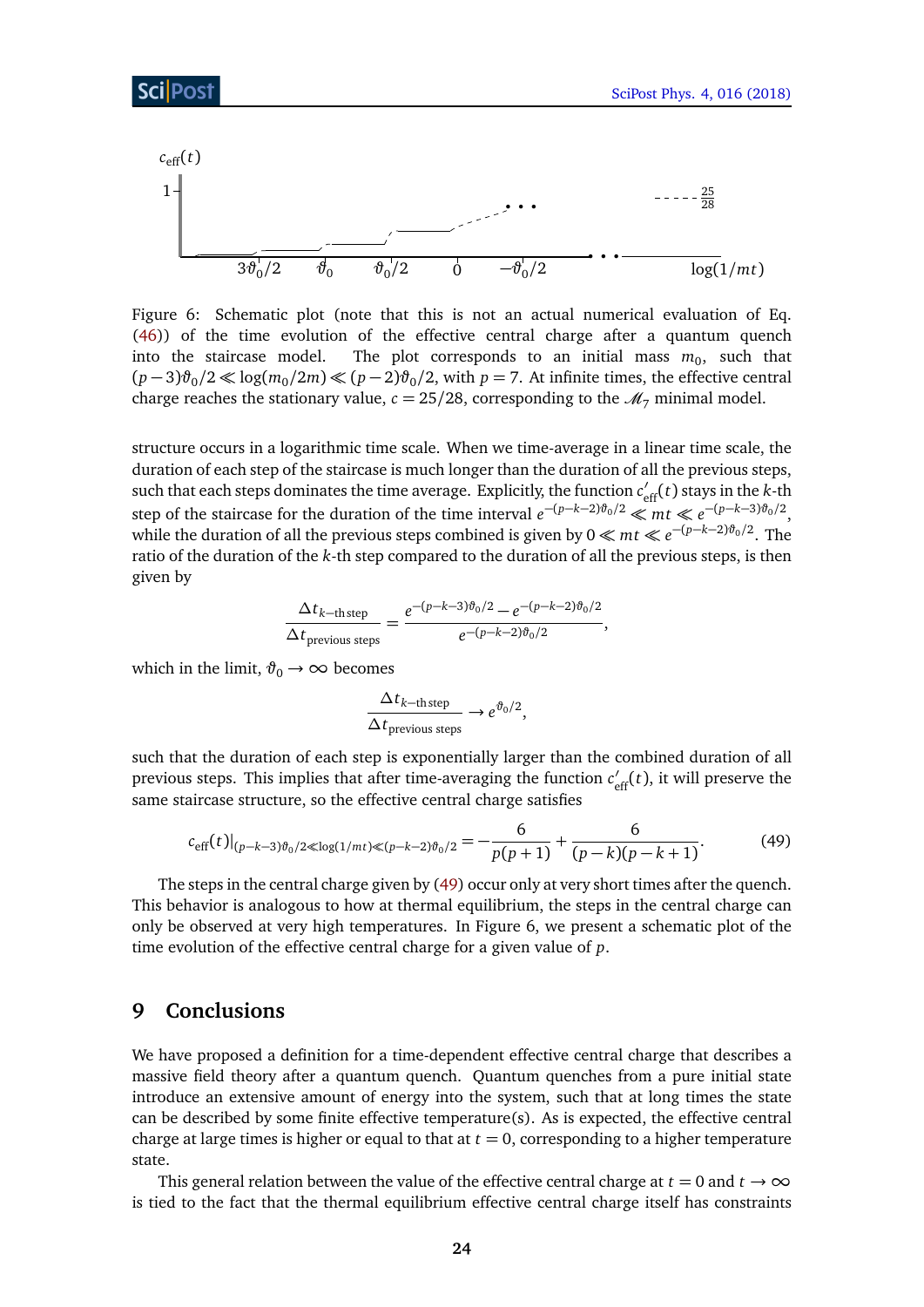related to the irreversibility of RG flow. In equilibrium, the effective central charge increases monotonically as a function of the energy scales that are probed. After a quantum quench starting from a pure state, one will always end up probing higher energy scales than in the pre-quench set up. Our definition of time-dependent effective central charge then captures this irreversibility property between the initial and final state, in a way that is analogous to how the thermal central charge captures the effects of RG irreversibility at thermal equilibrium. The function we have defined, however, can show oscillatory behavior at finite intermediate times, so it is difficult to give an RG interpretation of the meaning of this charge at finite times

The issue of irreversibility in quantum quenches has been previously addressed in terms of changes in entropy. Following the second law of thermodynamics, entropy in a closed system is always expected to increase. This can be explicitly confirmed in a quantum quench by computing the time evolution of different quantities that have been defined to measure entropy [[27,](#page-28-7) [28](#page-28-8)]. Irreversibility has also been recently studied in the context of quantum manybody systems by examining the Loschmidt echo [[29](#page-28-9)], which is a quantity closely related to the return-amplitude considered in this paper. The Loschmidt echo measures the overlap between the initial state of the system and a state that has been time-evolved, and then evolved backwards in time with slightly modified Hamiltonian. The Loschmidt echo is seen to generally decay exponentially with time in the examples of [[29](#page-28-9)], indicating an irreversible process.

The effective central charge we defined provides a new complimentary characterization of irreversibility in quantum quenches, which may provide a connection with the concept of irreversibility of RG flow. In the future, it would be interesting to see if any explicit connections can be found between the effective central charge and quantities like the diagonal entropy, defined in [[27](#page-28-7)]. This could provide a deeper understanding of relation between RG irreversibility and the second law of thermodynamics in quantum quenches

As a simple application of our proposed effective central charge, we considered a large mass quench of a free boson. As expected, the central charge interpolates between the IR and UV values of  $c = 0$  and  $c \approx 1$  at  $t = 0$  and  $t \rightarrow \infty$ , respectively. Despite the irreversibility that characterizes the  $t = 0$  and  $t \to \infty$  values, at finite times, the effective central charge can oscillate, and does not necessarily increase monotonically.

For smaller mass quenches of a free boson, the system does not thermalize at late times, but locally relaxes into a GGE, where each momentum mode can have a different effective temperature. Our proposal at late times can then be used to define the concept of effective central charge corresponding to a GGE configuration. We argued this definition should be valid for quench set ups which have some limit where the post-quench dynamics are described by CFT (taking the post-quench mass to zero in our case), and the system is seen to thermalize at late times in this limit. This is indeed the case in the quenches we considered, where it is seen that for  $m_0 \gg m$ , the effective temperature approaches a constant value for every momentum mode. It would be interesting in the future to perform more detailed numerical studies, to understand precisely how the effective central charge depends on the infinite number of generalized temperature parameters involved in the GGE.

We defined the concept of a quantum quench which interpolates between two different CFT fixed points at  $t = 0$  and  $t \to \infty$ . In particular, we examined a quench that interpolates between the Ising model (IM) with  $c = 1/2$ , and the tricritical Ising model (TIM) with  $c = 7/10$ . The quantum quench can only be done in the "IM to TIM" direction, and the reverse quench is impossible. Analogous conclusions can be made for quenches which interpolate between any two adjacent unitary minimal CFT's.

This result can be understood from the fact that the central charge can be interpreted as a measure of the number of local degrees of freedom of a CFT. The Hilbert space of the TIM is higher-dimensional than that of the IM. In this sense, a quantum quench starting from the IM ground state, and time-evolved into TIM dynamics is sensible, since the IM ground state "fits"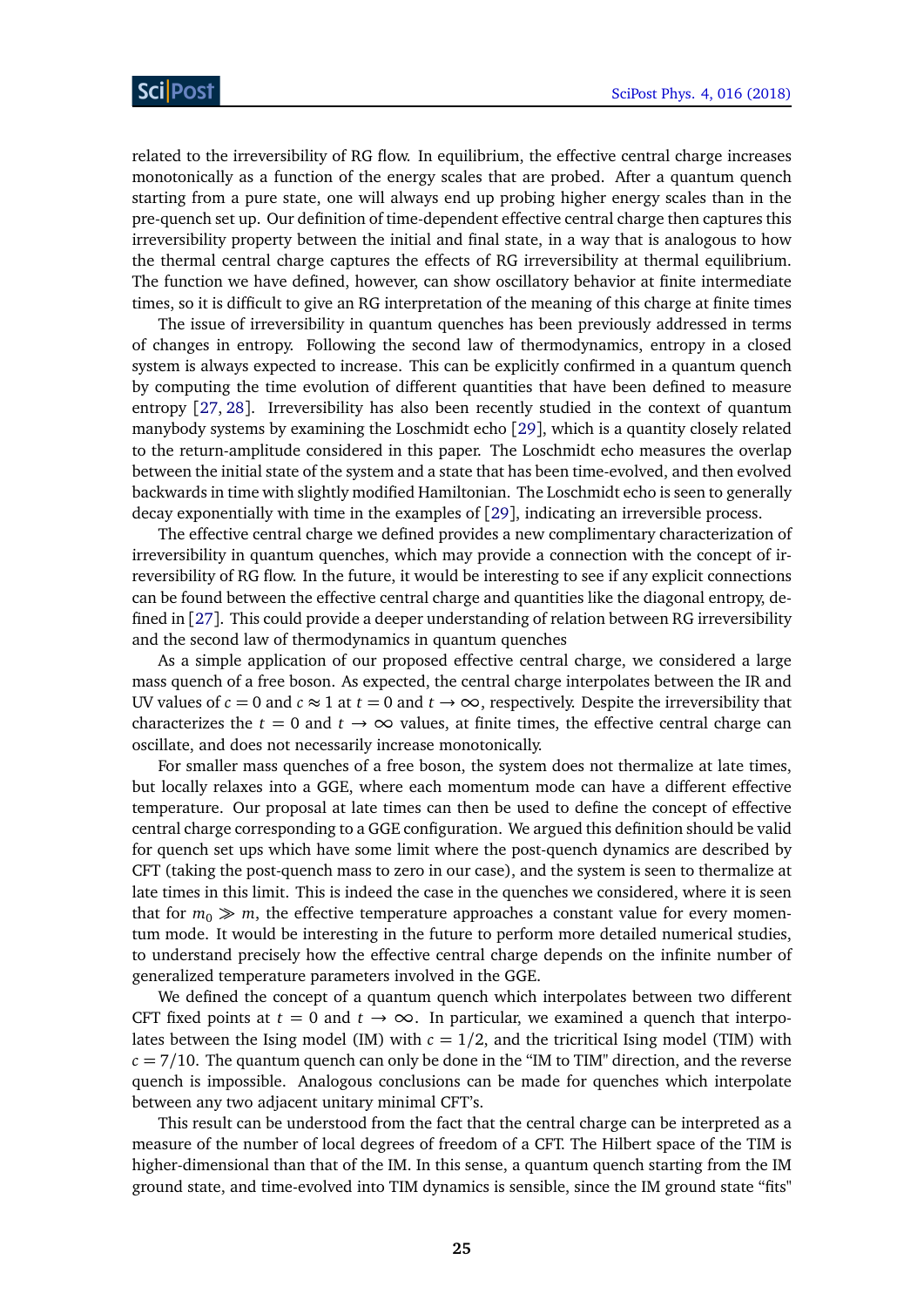within the TIM Hilbert space, and can be readily expressed in terms of the TIM eigenstates. In the reverse direction, the ground state of the TIM has no interpretation in terms of the lower-dimensional IM Hilbert space.

We finally studied the evolution of the effective central charge in a quench into the staircase model. For highly energetic quenches, the effective central charge at  $t \to \infty$  corresponds to that of a unitary minimal model, determined by the effective temperature. At very short times, the central charge evolves in an ascending "staircase" structure, where the values of central charge at each step can be computed in terms of the charges of minimal models. In this case, it seems that RG irreversibility may be reflected in the fact that the time evolution along this staircase can only be ascending in time, and never descending.

As we have stated, the interpretation of the effective central charge in terms of the irreversibility of RG flow after a quantum quench seems to be clear in terms the limiting values  $c_{\text{eff}}(0)$  and  $c_{\text{eff}}(t \to \infty)$ . We are able to observe a simple physical principle that in a quench starting from a pure state, it is always true that  $c_{\text{eff}}(\infty) \geq c_{\text{eff}}(0)$ . This can clearly be interpreted as the fact that the quench always increases the energy scales at which the field theory is probed, such that the equilibrium state at late times should be described by a larger value of the c-function. The RG interpretation of  $c_{\text{eff}}(t)$  at intermediate times is less obvious to us. Generally, the expectation is that this function should give us a measure of exactly how the system transforms, and what are the energy scales probed as the system evolves from a lower to higher value of effective central charge. At this point we can only speculate about the meaning of  $c_{\text{eff}}(t)$  at finite times, and about what, if any, interpretation it may have in terms of RG flow. A more detailed numerical study of the effective central charge would be useful, and would hopefully provide some insight on configurations visited by the system at intermediate times, which may be characterized by the behavior of  $c_{\text{eff}}(t)$ .

It would be useful in the future to generalize our definition of effective central charge for quantum quenches that cannot be described by the Calabrese-Cardy initial states in the CFT limit [\(15\)](#page-8-0). One logical extension of these initial states was proposed in [[13](#page-27-6)], where one considers modifying the ideal conformally invariant initial state not only with with an extrapolation length, but with an infinite set of scales,

<span id="page-25-0"></span>
$$
|\Psi_0\rangle = e^{-\sum_k \tau_0^k Q^k} |\Psi_0^*\rangle, \qquad (50)
$$

where  $Q^k$  are conserved quantities, and not only the Hamiltonian. It has been shown that a quantum quench from the state [\(50\)](#page-25-0) leads to an effective GGE at late times, and not to a thermal state. To generalize our definition of effective central charge, we would need to compute the return amplitude of the CFT quench from the initial state [\(50\)](#page-25-0), and examine how it depends on the central charge, *c*. We can then invert this function to define an effective central charge for the generalized quench. Such a generalized formula was not needed so far for this paper, since for our examples, we can see explicitly that in the CFT limit,  $m/m_0 \rightarrow \infty$ , the standard extrapolation length is dominant over all other scales in [\(50\)](#page-25-0). There are however, physical quantum quenches beyond the scope of this paper, where the the CFT limit is not described simply by the extrapolation length. One simple example is the scaling limit of the Ising spin chain, [[15](#page-27-8)] where our effective central charge is applicable only in the limit  $m_0 \to \infty$ , but not if  $m/m_0 \rightarrow 0$ , with finite *m*.

Finally, it would be interesting to see if the ideas we have introduced can be applied to higher dimensional field theories. For even-dimensional space-times, a quantity analogous to the thermal central charge was proposed in [[30](#page-28-10)]. A proof that this quantity decreases monotonically along RG flow in four dimensions was acheived in [[31](#page-28-11)]. It would be useful to see if our conclusions based on the effective central charge of 2d quantum quenches can be similarly applied for the analogous 4d function.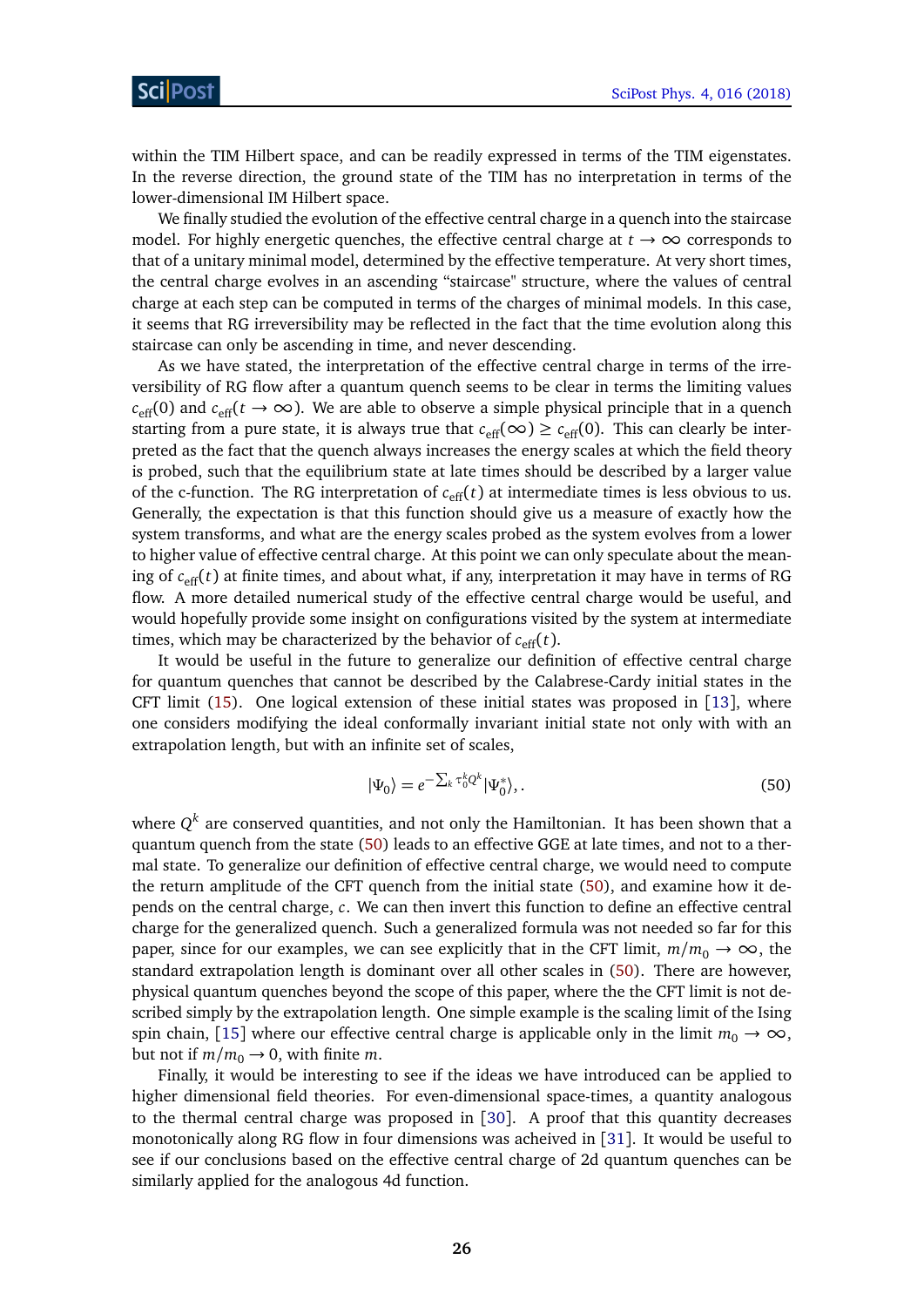## **Acknowledgements**

I would like to thank Giuseppe Mussardo, Lorenzo Piroli, Dirk Schuricht and Eric Vernier, for many discussions and comments on this manuscript. This work is supported by the European Union's Horizon 2020 under the Marie Sklodowoska-Curie grant agreement 750092.

## **References**

- <span id="page-26-0"></span>[1] A. B. Zamolodchikov, *Irreversibility of the Flux of the Renormalization Group in a 2D Field Theory*, JETP Lett. **43**, 730 (1986).
- <span id="page-26-1"></span>[2] T. R. Klassen and E. Melzer, *Purely elastic scattering theories and their ultraviolet limits*, Nucl. Phys. B **338**, 485 (1990), doi:10.1016/[0550-3213\(90\)90643-R.](http://dx.doi.org/10.1016/0550-3213(90)90643-R)
- <span id="page-26-2"></span>[3] C. N. Yang and C. P. Yang, *Thermodynamics of a One-Dimensional System of Bosons with Repulsive Delta-Function Interaction*, J. Math. Phys. **10**, 1115 (1969), doi:10.1063/[1.1664947;](http://dx.doi.org/10.1063/1.1664947) Al. B. Zamolodchikov, *Thermodynamic Bethe ansatz in relativistic models: Scaling 3 state potts and Lee-Yang models*, Nucl. Phys. B **342**, 695 (1990), doi[:10.1016](http://dx.doi.org/10.1016/0550-3213(90)90333-9)/0550- [3213\(90\)90333-9.](http://dx.doi.org/10.1016/0550-3213(90)90333-9)
- <span id="page-26-3"></span>[4] T. Kinoshita, T. Wenger and D. S. Weiss, *A quantum Newton's cradle*, Nature **440**, 900 (2006), doi:10.1038/[nature04693;](http://dx.doi.org/10.1038/nature04693) M. Gring et al., *Relaxation and Prethermalization in an Isolated Quantum System*, Science **337**, 1318 (2012), doi:10.1126/[science.1224953;](http://dx.doi.org/10.1126/science.1224953)

S. Trotzky, Y.-A. Chen, A. Flesch, I. P. McCulloch, U. Schollwöck, J. Eisert and I. Bloch, *Probing the relaxation towards equilibrium in an isolated strongly correlated onedimensional Bose gas*, Nat. Phys. **8**, 325 (2012), doi:10.1038/[nphys2232;](http://dx.doi.org/10.1038/nphys2232)

F. Meinert, M. J. Mark, E. Kirilov, K. Lauber, P. Weinmann, A. J. Daley and H.-C. Nägerl, *Quantum Quench in an Atomic One-Dimensional Ising Chain*, Phys. Rev. Lett. **111**, 053003 (2013), doi:10.1103/[PhysRevLett.111.053003;](http://dx.doi.org/10.1103/PhysRevLett.111.053003)

T. Fukuhara et al., *Quantum dynamics of a mobile spin impurity*, Nat. Phys. **9**, 235 (2013), doi:10.1038/[nphys2561;](http://dx.doi.org/10.1038/nphys2561)

T. Fukuhara, P. Schauß, M. Endres, S. Hild, M. Cheneau, I. Bloch and C. Gross, *Microscopic observation of magnon bound states and their dynamics*, Nature **502**, 76 (2013), doi:10.1038/[nature12541;](http://dx.doi.org/10.1038/nature12541)

F. Meinert, M. J. Mark, E. Kirilov, K. Lauber, P. Weinmann, M. Gröbner and H.-C. Nägerl, *Interaction-Induced Quantum Phase Revivals and Evidence for the Transition to the Quantum Chaotic Regime in 1D Atomic Bloch Oscillations*, Phys. Rev. Lett. **112**, 193003 (2014), doi:10.1103/[PhysRevLett.112.193003.](http://dx.doi.org/10.1103/PhysRevLett.112.193003)

- <span id="page-26-4"></span>[5] M. Rigol, V. Dunjko, V. Yurovsky and M. Olshanii, *Relaxation in a Completely Integrable Many-Body Quantum System: An Ab Initio Study of the Dynamics of the Highly Excited States of 1D Lattice Hard-Core Bosons*, Phys. Rev. Lett. **98**, 050405 (2007), doi:10.1103/[PhysRevLett.98.050405.](http://dx.doi.org/10.1103/PhysRevLett.98.050405)
- <span id="page-26-5"></span>[6] Al. B. Zamolodchikov, *From tricritical Ising to critical Ising by thermodynamic Bethe ansatz*, Nucl. Phys. B **358**, 524 (1991), doi:10.1016/[0550-3213\(91\)90423-U.](http://dx.doi.org/10.1016/0550-3213(91)90423-U)
- <span id="page-26-6"></span>[7] A. B. Zamolodchikov, *Resonance factorized scattering and roaming trajectories*, J. Phys. A: Math. Gen. **39**, 12847 (2006), doi:10.1088/[0305-4470](http://dx.doi.org/10.1088/0305-4470/39/41/S08)/39/41/S08.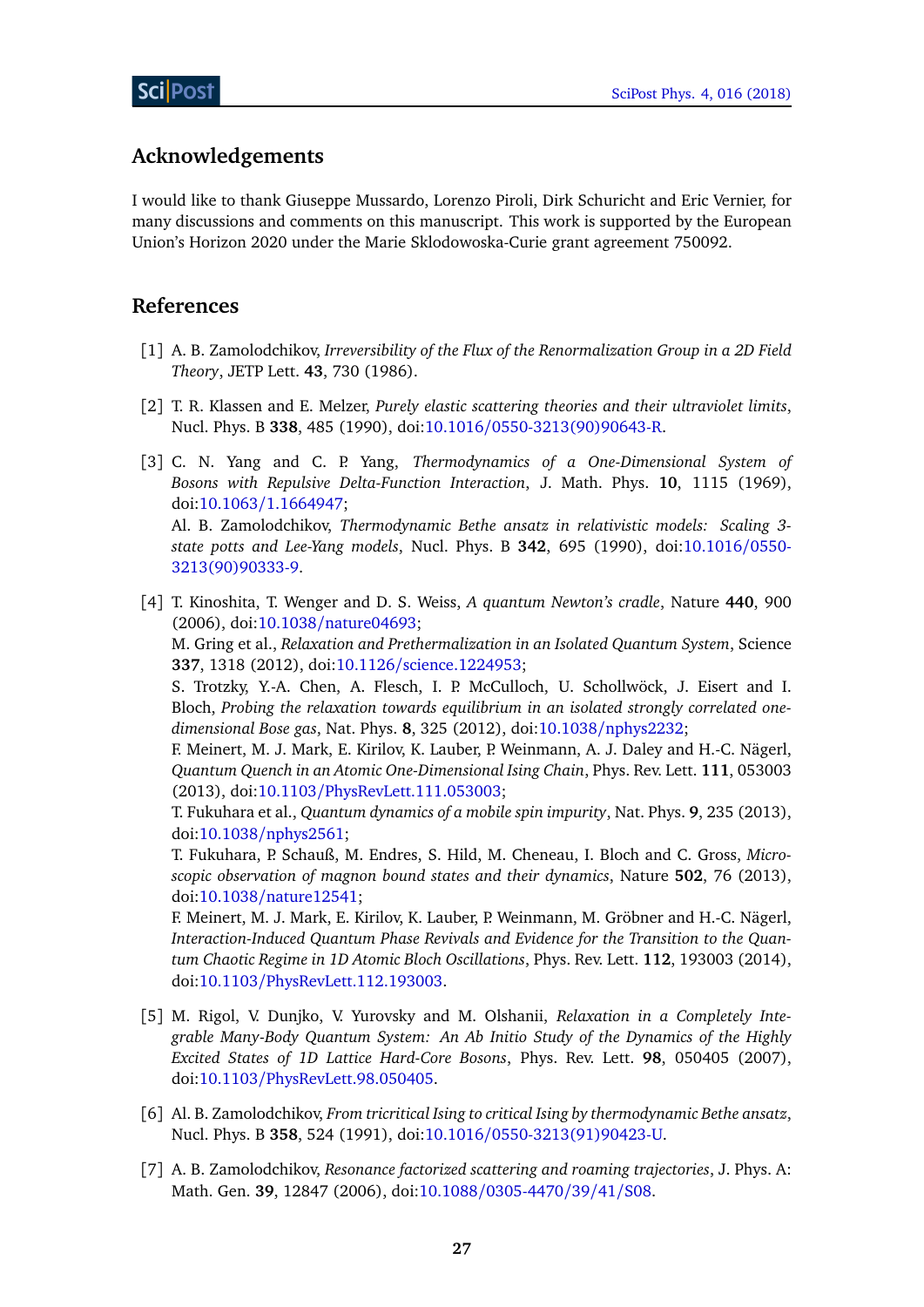### ScilPost

- <span id="page-27-0"></span>[8] J. L. Cardy, *Conformal Invariance and Statistical Mechanics*, Les Houches, Session XLIX, *Fields, Strings and Critical Phenomena* (1988).
- <span id="page-27-4"></span>[9] E. Ilievski, J. De Nardis, B. Wouters, J.-S. Caux, F. H. L. Essler and T. Prosen, *Complete Generalized Gibbs Ensembles in an Interacting Theory*, Phys. Rev. Lett. **115**, 157201 (2015), doi:10.1103/[PhysRevLett.115.157201;](http://dx.doi.org/10.1103/PhysRevLett.115.157201) E. Ilievski, E. Quinn, J. De Nardis and M. Brockmann, *String-charge duality in integrable lattice models*, J. Stat. Mech. 063101 (2016), doi[:10.1088](http://dx.doi.org/10.1088/1742-5468/2016/06/063101)/1742- 5468/2016/06/[063101;](http://dx.doi.org/10.1088/1742-5468/2016/06/063101) L. Piroli and E. Vernier, *Quasi-local conserved charges and spin transport in spin-1 integrable chains*, J. Stat. Mech. 053106 (2016), doi:10.1088/[1742-5468](http://dx.doi.org/10.1088/1742-5468/2016/05/053106)/2016/05/053106; E. Ilievski, M. Medenjak, T. Prosen and L. Zadnik, *Quasilocal charges in integrable lattice systems*, J. Stat. Mech. 064008 (2016), doi:10.1088/[1742-5468](http://dx.doi.org/10.1088/1742-5468/2016/06/064008)/2016/06/064008.
- <span id="page-27-5"></span>[10] F. H. L. Essler, G. Mussardo and M. Panfil, *Generalized Gibbs ensembles for quantum field theories*, Phys. Rev. A **91**, 051602 (2015), doi:10.1103/[PhysRevA.91.051602;](http://dx.doi.org/10.1103/PhysRevA.91.051602) A. Bastianello and S. Sotiriadis, *Quasi locality of the GGE in interacting-to-free quenches in relativistic field theories*, J. Stat. Mech. 023105 (2017), doi:10.1088/[1742-5468](http://dx.doi.org/10.1088/1742-5468/aa5738)/aa5738; F. H. L. Essler, G. Mussardo and M. Panfil, *On truncated generalized Gibbs ensembles in the Ising field theory*, J. Stat. Mech. 013103 (2017), doi:10.1088/[1742-5468](http://dx.doi.org/10.1088/1742-5468/aa53f4)/aa53f4; E. Vernier and A. Cortés Cubero, *Quasilocal charges and progress towards the complete GGE for field theories with nondiagonal scattering*, J. Stat. Mech. 023101 (2017), doi:10.1088/[1742-5468](http://dx.doi.org/10.1088/1742-5468/aa5288)/aa5288.
- <span id="page-27-3"></span>[11] P. Calabrese and J. Cardy, *Time Dependence of Correlation Functions Following a Quantum Quench*, Phys. Rev. Lett. **96**, 136801 (2006), doi:10.1103/[PhysRevLett.96.136801;](http://dx.doi.org/10.1103/PhysRevLett.96.136801) P. Calabrese and J. Cardy, *Quantum quenches in extended systems*, J. Stat. Mech. P06008 (2007), doi:10.1088/[1742-5468](http://dx.doi.org/10.1088/1742-5468/2007/06/P06008)/2007/06/P06008.
- <span id="page-27-2"></span>[12] M. Heyl, A. Polkovnikov and S. Kehrein, *Dynamical Quantum Phase Transitions in the Transverse-Field Ising Model*, Phys. Rev. Lett. **110**, 135704 (2013), doi:10.1103/[PhysRevLett.110.135704.](http://dx.doi.org/10.1103/PhysRevLett.110.135704)
- <span id="page-27-6"></span>[13] J. Cardy, *Quantum quenches to a critical point in one dimension: some further results*, J. Stat. Mech. 023103 (2016), doi:10.1088/[1742-5468](http://dx.doi.org/10.1088/1742-5468/2016/02/023103)/2016/02/023103.
- <span id="page-27-7"></span>[14] G. Mandal, R. Sinha and N. Sorokhaibam, *Thermalization with chemical potentials, and higher spin black holes*, J. High Energ. Phys. 013 (2015), doi:10.1007/[JHEP08\(2015\)013.](http://dx.doi.org/10.1007/JHEP08(2015)013)
- <span id="page-27-8"></span>[15] P. Calabrese, F. H. L. Essler and M. Fagotti, *Quantum quenches in the transverse field Ising chain: II. Stationary state properties*, J. Stat. Mech. P07022 (2012), doi[:10.1088](http://dx.doi.org/10.1088/1742-5468/2012/07/P07022)/1742- 5468/2012/07/[P07022.](http://dx.doi.org/10.1088/1742-5468/2012/07/P07022)
- <span id="page-27-9"></span>[16] J. L. Cardy, *Boundary conditions, fusion rules and the Verlinde formula*, Nucl. Phys. B **324**, 581 (1989), doi:10.1016/[0550-3213\(89\)90521-X.](http://dx.doi.org/10.1016/0550-3213(89)90521-X)
- <span id="page-27-1"></span>[17] A. LeClair, G. Mussardo, H. Saleur and S. Skorik, *Boundary energy and boundary states in integrable quantum field theories*, Nucl. Phys. B **453**, 581 (1995), doi[:10.1016](http://dx.doi.org/10.1016/0550-3213(95)00435-U)/0550- [3213\(95\)00435-U.](http://dx.doi.org/10.1016/0550-3213(95)00435-U)
- <span id="page-27-10"></span>[18] T. Pálmai and S. Sotiriadis, *Quench echo and work statistics in integrable quantum field theories*, Phys. Rev. E **90**, 052102 (2014), doi:10.1103/[PhysRevE.90.052102.](http://dx.doi.org/10.1103/PhysRevE.90.052102)